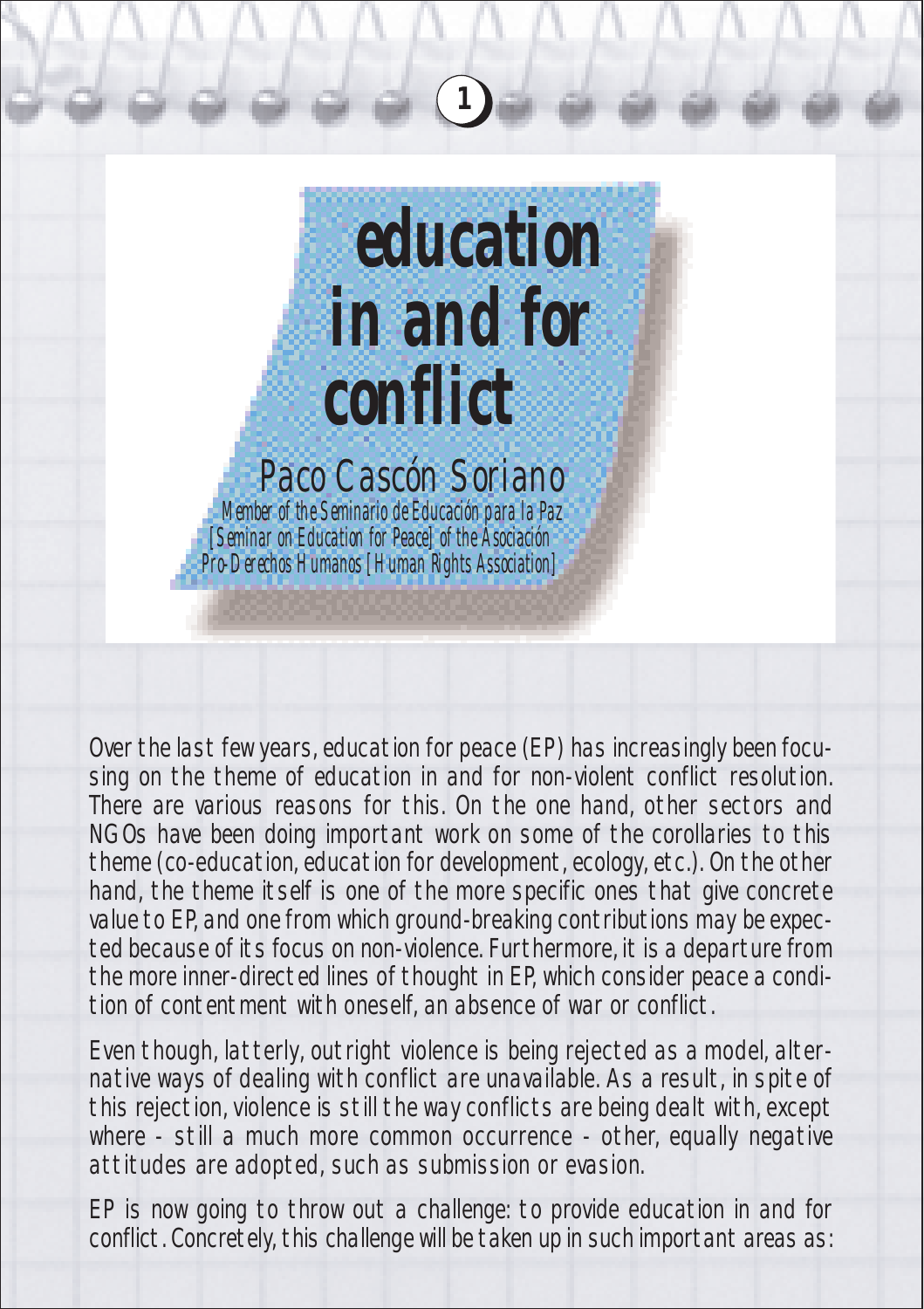taking a positive view of conflict. Seeing it as a way of transforming society and human relations and making them fairer. Discovering that conflict is an educational opportunity, an opportunity to learn to forge another type of relationship, a way of preparing ourselves for life, learning to assert and enforce our rights in a non-violent manner.

**2**

learning to analyse conflicts and discovering their complexity. Giving guidelines to teaching staff, parents and students alike so that they have the tools to help them confront and resolve the conflicts that arise in our daily lives.

finding solutions that will enable us to confront conflict without violence, without destroying one of the parties, and give us the strength we need to ensure that all of us win and can satisfy our needs. Developing nonviolent aggressiveness, assertiveness, and discovering the basis of our own power and others': these are just a few of the avenues to be explored.

Educating for conflict means learning to analyse and resolve conflicts both at the micro level (interpersonal conflicts in our personal surroundings: classroom, home, neighbourhood, etc.) and at the macro level (social and international conflicts, among others).

In the new century, learning to resolve conflicts in a just and non-violent way is a big challenge, and one that educators for peace cannot shirk, nor would we wish to.

## **A positive view of conflict**

✒

**A** 

✒

✒

✒

There is a very widespread idea that conflict is something negative, and therefore something to be avoided. This idea is probably based on a number of considerations:

we think of the way in which we have usually seen conflict being confronted or "resolved": violence, annihilation or destruction of one of the parties to the conflict rather than a fair and mutually satisfactory outcome. From the very earliest age, the models that we have seen - children's television programmes, games, films and stories - all point in that same direction.

everyone knows that confronting a conflict means investing a lot of energy and time and undergoing an experience that is not particularly pleasant.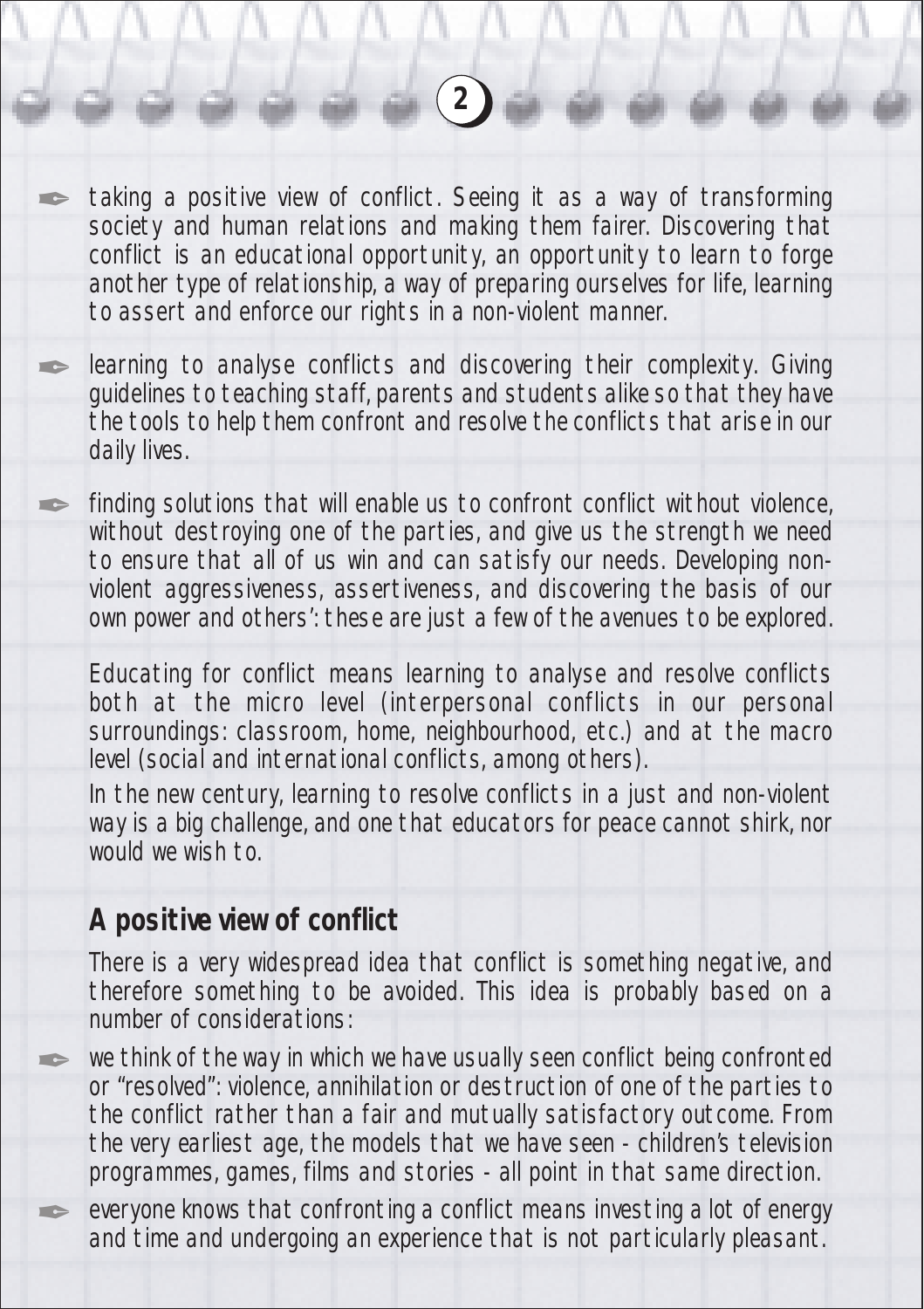most of us (including educators) feel that we have not been educated to confront conflicts in a positive way and that we therefore lack the tools and resources to do so. In the curricula of education science faculties, such topics as conflict resolution are nowhere to be seen.

**3**

we have a great resistance to change. Even when things are not going well and we can see it clearly, very often we prefer to let things ride rather than accepting the risk that would be involved in a process of transformation.

Nonetheless, conflict is **inseparable** from human relations. We interact with other persons, with whom we are bound to have differences of opinion and whose interests and needs will often be opposed to our own. Also, conflict is **inescapable**, and however tightly we close our eyes to it or avoid it, its own dynamic will continue. It is a living thing that will run its course even though we flee from it, becoming ever bigger and more unmanageable.

However, we see conflict as **positive**. Many reasons could be given for this, but we shall emphasize only the following:

diversity and difference are valuable in themselves. We live in one single world but one in which plurality and diversity, in the context of cooperation or solidarity, are a source of growth and mutual enrichment. Living this diversity implies differences of opinion, disputes and conflicts.

without coming into conflict with unjust structures and/or the people that uphold them, society cannot advance and adopt new paradigms. In other words, conflict is the main lever of social change, something that we, as educators for peace, should consider to be one of our basic objectives.

**Contract Contract Contract Contract Contract Contract Contract Contract Contract Contract Contract Contract Co** 

**September 1986** 

**Altres** 

**Altres** 

**SERVICE** 

conflict is an opportunity to learn. If conflict is something inherent in human relations, learning to act upon conflict has to be equally fundamental. If, instead of avoiding conflict or struggling against it, we talked about it openly with the children, we could turn conflict into an opportunity for them to learn how to analyse and confront it. Resolving conflict on their own will not only cause them to take pleasure in agreement, it will give them a greater capacity to resolve other conflicts in the future.

The challenge facing us will be how to learn to confront and resolve conflicts in a constructive, non-violent way. This means understanding what conflict is and knowing all its aspects, as well as how to develop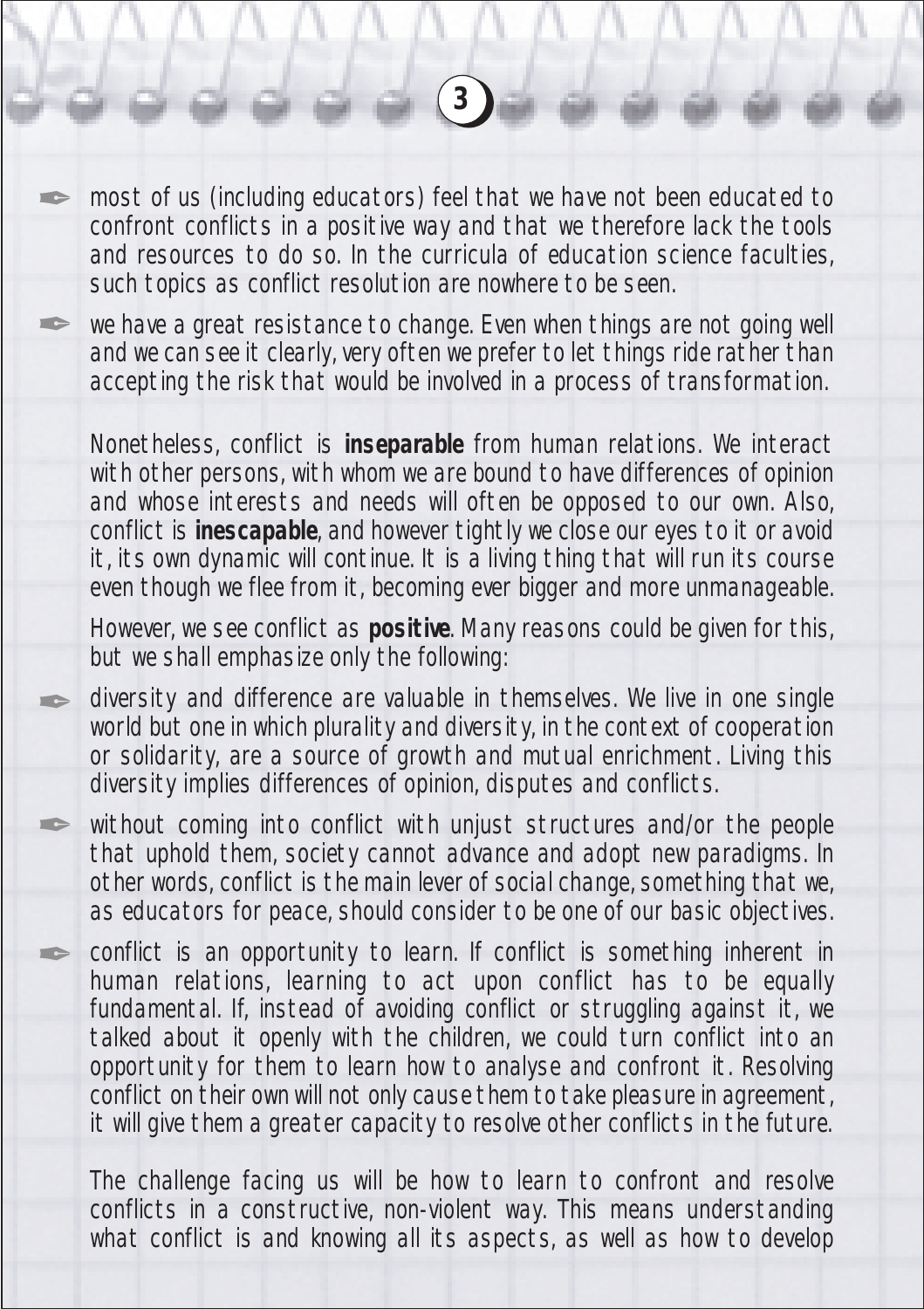attitudes and strategies to resolve it. By "resolving" conflicts, rather than simply managing them, we mean the process by which we deal with them and even arrive at an understanding and resolution of their underlying causes. However, the resolution of one conflict does not mean that no more will arise. As long as we are alive, interacting and growing, conflicts will keep on cropping up and will give us opportunities to advance or fall back, depending on how we confront and resolve them.

**4**

For that reason, we as educators for peace see conflict as something positive and inescapable that must be the centre of our work. Therefore, we shall work with the conflicts that daily arise closest to us (interpersonal, intergroup, etc.) in what we call microanalysis, and conflicts of greater scope (social, sectarian, international) in what we shall call macroanalysis. With smaller children, we shall confine ourselves mainly to the sphere of microanalysis, i.e. interpersonal relations, while in higler grades, without neglecting this aspect, we shall increasingly deal with social and international conflicts.

The main objective is not to have teachers learn to resolve students' conflicts, but to work with them so that they can learn to resolve their conflicts on their own, making such resolution not only a goal in itself, but also a learning experience for other situations that they will encounter in daily life.

## **Conflict vs. violence**

There is a tendency to confuse or consider synonymous the terms conflict and violence. Thus, any expression of violence is thought of as conflict, while the absence of violence is considered a conflict-free situation or even peace. From our point of view, however, a situation is defined as conflictual not on the basis of its outward appearance, but according to its content and its deeper causes.

The first basic idea is that not every dispute or difference of opinion implies conflict. These are typical situations of daily life in which there is some contention between parties but no basically antagonistic interests or needs. In almost every case, resolving them is a matter of establishing levels of connection and effective channels of communication that will allow a consensus or compromise to be reached.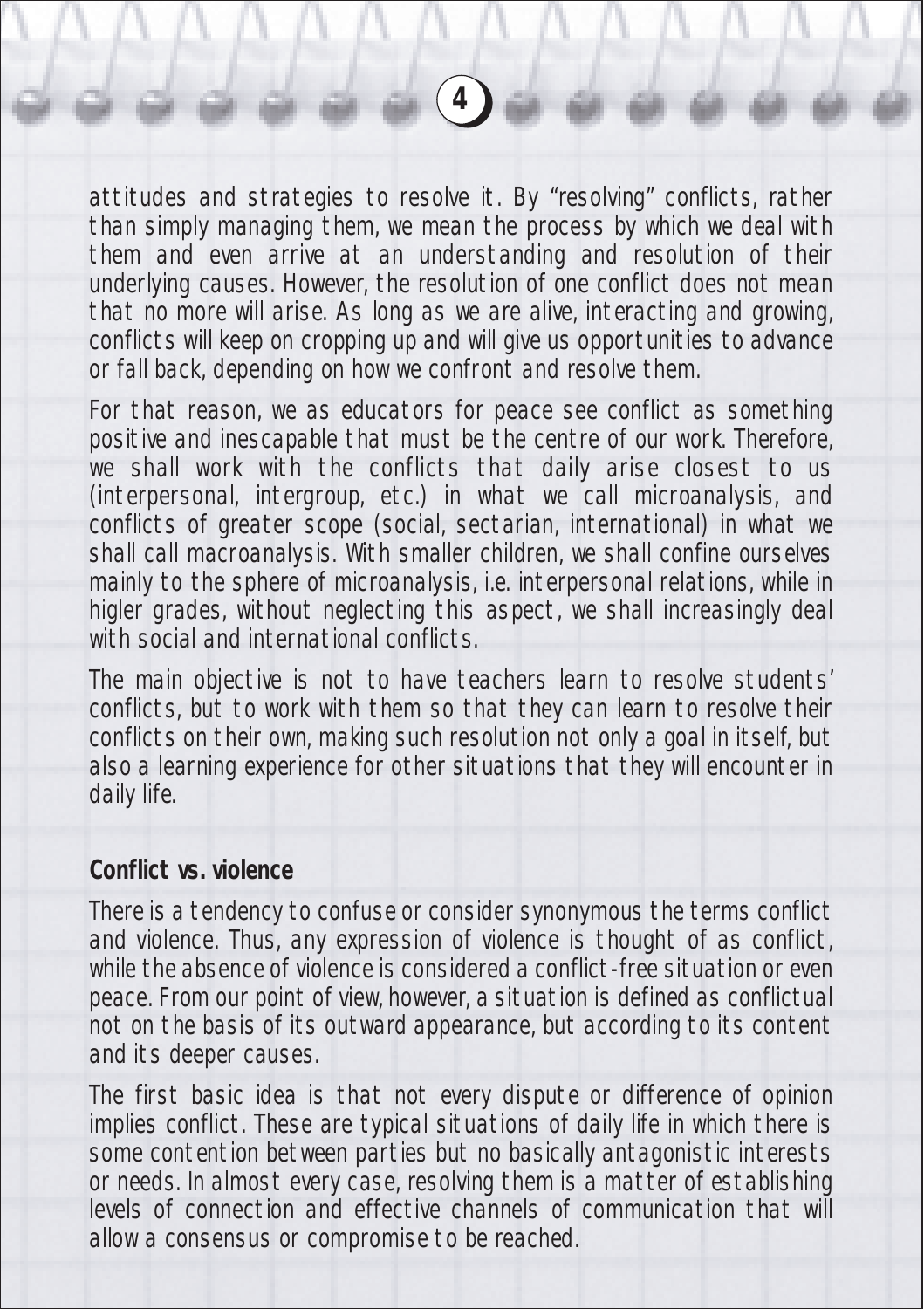We shall speak of conflict in those situations involving a dispute or difference of opinion in which there is a clash of (tangible) interests, needs and/or values. We shall define such a clash of interests as a **problem**: satisfying one party's needs prevents the other party's from being met.

On the basis of this definition, we can differentiate two situations that may be confused with real conflict: pseudo-conflicts and latent conflicts.

With **pseudo-conflicts**, although there may be the appearance of a quarrel, there is not really a problem as previously defined, even though the parties involved may believe so. Almost always, what we are dealing with is distrust, misunderstanding or a breakdown in communication. The way to tackle these pseudo-conflicts is therefore to improve trust and communication so that the parties can discover that they really have no problem and that both can satisfy their needs and interests.

**Latent conflicts** generally do not have the character of a quarrel, since one or both parties fail to perceive any contradiction between their interests, needs or values or are unable to confront that contradiction (through powerlessness, perhaps, or unawareness), although it does exist. Both in daily life and in the educational sphere, we very commonly encounter situations where conflicts do exist but are not dealt with, not confronted or not even recognized as such so long as they have not come to a head and no quarrel or violence has occurred. For that reason, they will continue to grow till they do blow up, so that we get into the habit of not dealing with conflicts until the worst possible time, when they have already become enormous, unmanageable and have destroyed relationships, persons, etc.

#### **Conflict as a process**

Conflict is not a single occurrence but a process. Its origin lies in **needs** (economic, ideological or biological): this is the first phase. When these needs are satisfied, either because there is no contradiction between them or because we have achieved sufficiently cooperative or synergetic relationships, what we have defined as a problem does not exist.

When one party's needs do clash with another's, when the needs become antagonistic, the problem arises. This is the second phase. By not

**5**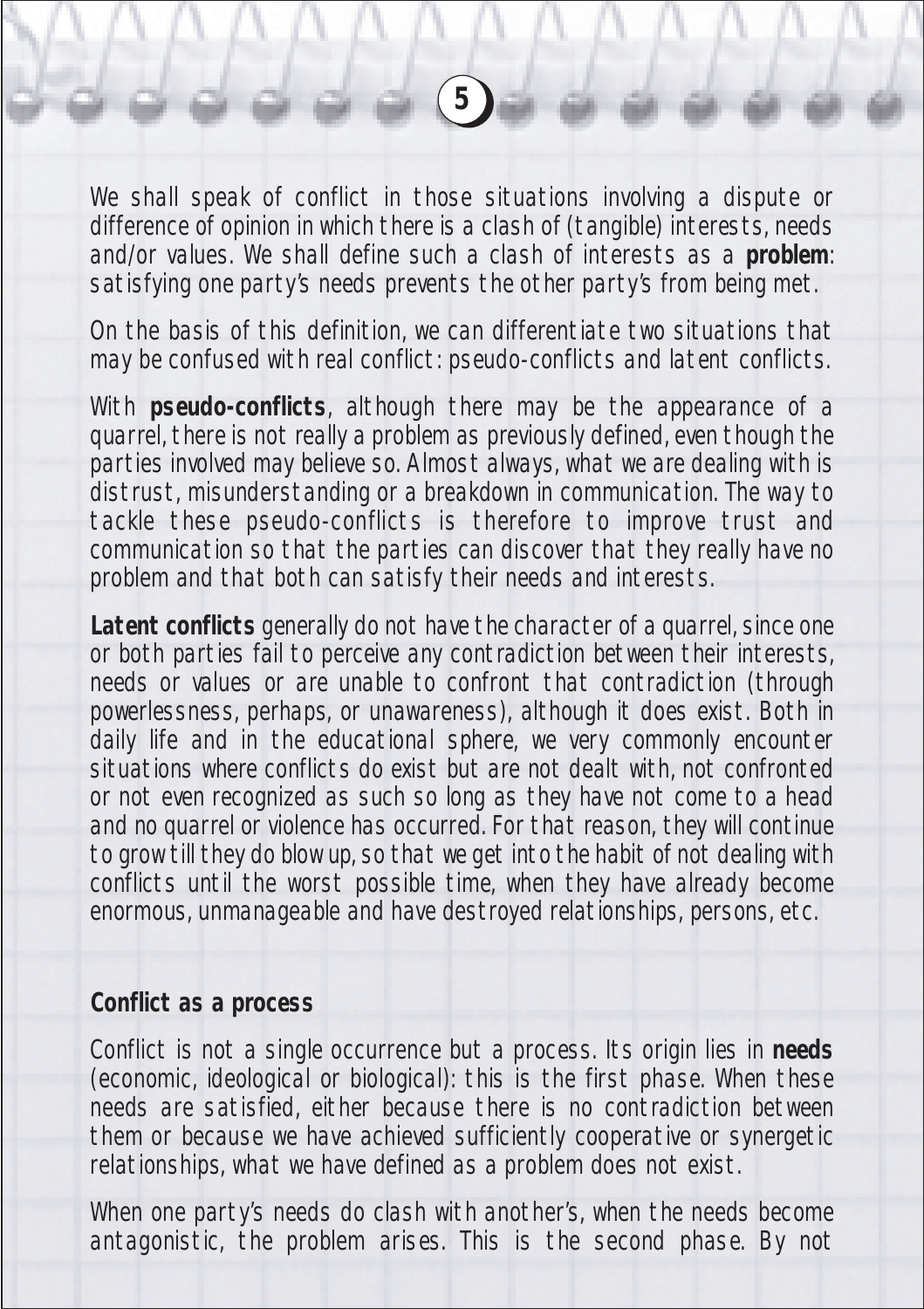confronting or resolving the problem, we open the door to the dynamic of conflict. Other elements then get mixed in: mistrust, lack of communication, fears, misunderstandings etc. Sooner or later, all of this will burst out in what we call the crisis - the third phase - which generally takes the form of violence and is what many people identify as conflict. One should not wait until this phase to confront conflict. In fact, this is the worst point at which to resolve conflicts in a creative and non-violent manner; still less is it the right time to try and learn to do so. This is the very moment at which none of the conditions for a positive resolution of the conflict exists: time, tranquillity, detachment... This is the moment when the conflict has become biggest and most unmanageable: it blows up in our face and we have to deal with it immediately. As a result, we don't think, we don't analyse what is happening or why, we don't consider what resources we may have or look for alternative solutions, but only react almost always in the manner we have been used to, although it is a negative one and we don't like it. Even afterwards, we don't necessarily think about what has happened.

If we keep on waiting for conflicts to reach the crisis stage before we begin to resolve them, it will be difficult to reach a true solution. Just as conflict is a process that may take some time to develop, its resolution, as previously defined, must also be seen as a process and not one discrete action that will do away with all the problems. It is a process that we can and must initiate as soon as possible so that when conflict arises, we shall be already trained and will have prepared and assimilated more positive responses.

## **Attitudes to conflict**

✒

There are five main attitudes to conflict. Before we get to the stage of resolving conflicts, it would be valuable to discover what our own attitudes and others' may be. When we analyse our own attitudes, we often discover with surprise that our attitude to conflicts is avoidance or accommodation and that is the reason why our conflicts are never resolved.

**competition (I win/you lose):** a situation in which getting what I want, asserting my objectives and goals, is the most important thing, even

**6**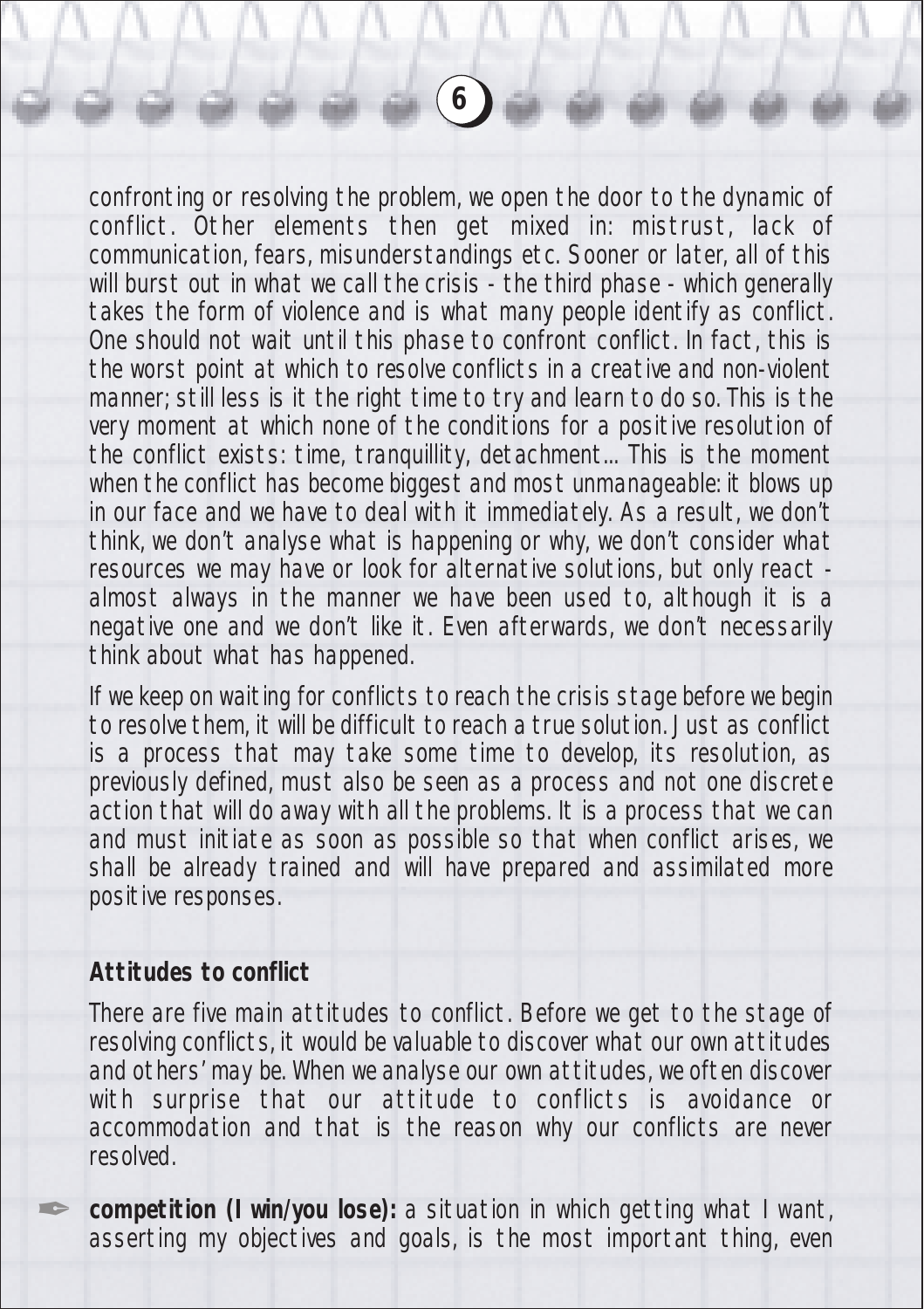though in doing so I have to tread on someone else's toes. The relationship is unimportant. In the competition model, when it is taken to its ultimate expression, the important thing is for me to win, and the easiest way to do that is to make sure the other person loses. Sometimes this "loss" does not mean only that the other person fails to achieve his or her objectives, but that the person is eliminated or destroyed (death, annihilation). In the educational field, we seek to eliminate the other party not through death but through exclusion, discrimination, contempt, expulsion, etc.

**7**

**submission (I lose/you win):** so long as I do not confront the other party, I do not assert or advance my own objectives. This model is as widespread as competition or more so, in spite of what we may think. Often we confuse respect with good manners, with not asserting our rights because that could provoke tension or discomfort. We keep on bearing up until we can no longer do so, then destroy ourselves or destroy the other party.

**SERVICE** 

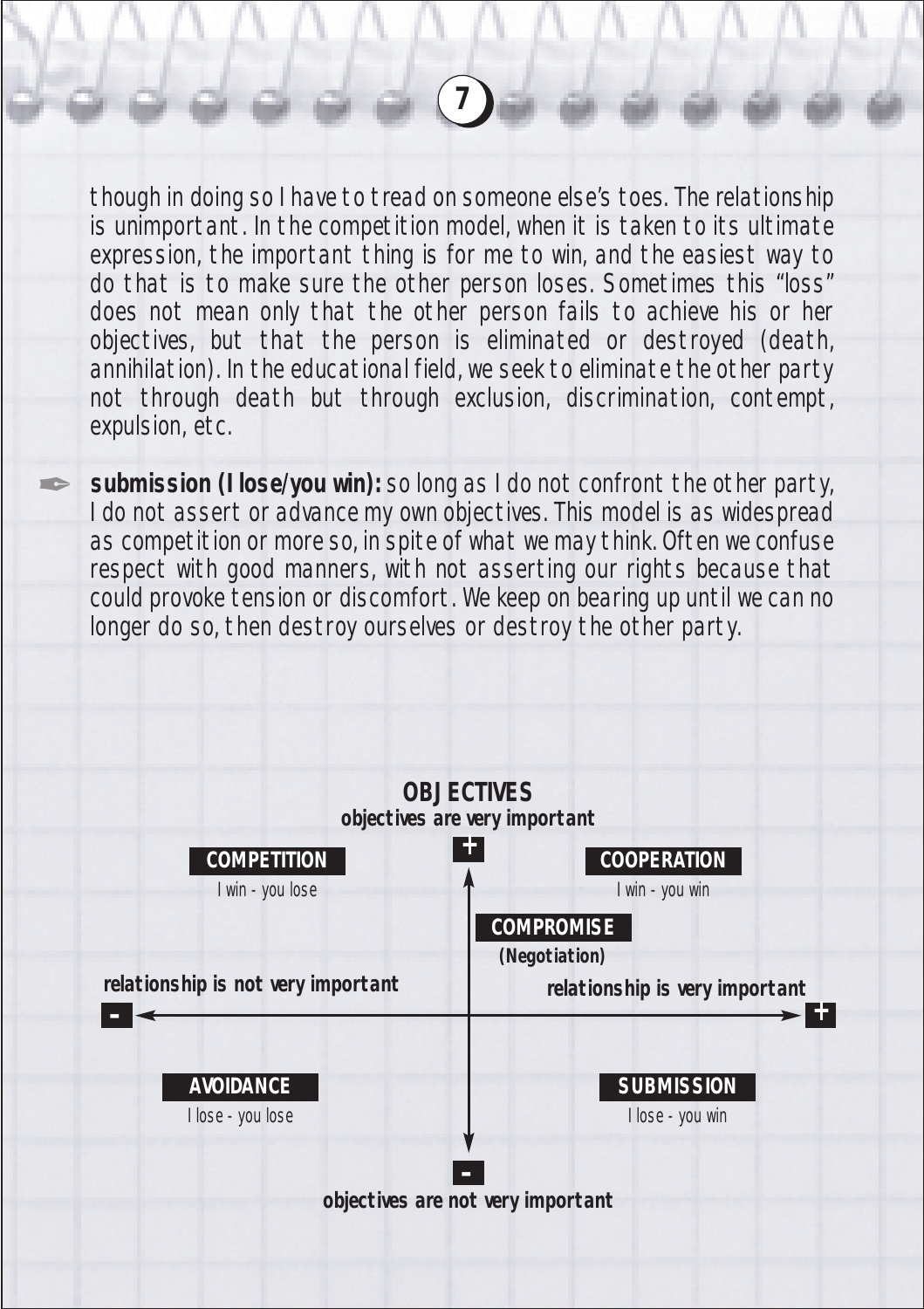**avoidance (I lose/you lose):** neither the objectives nor the relationship are catered for and both are lost. We do not confront conflict, we "stick our heads in the sand" out of fear or because we believe that the conflict cannot be resolved through our unaided efforts. However, as we said earlier, conflict has its own dynamic and once it has begun it never stops on its own.

✒

✒

✒

**cooperation (I win/you win):** in this model, achieving our own objectives is very important, but the relationship is, too. The model has a lot to do with something that is inherent in non-violent philosophy: the end and the means have to be consistent. This is the model towards which we try to direct the educational process, one in which only I win/you win solutions are acceptable, so that everyone wins. Cooperation is not accommodation, nor does it mean giving up what we see as fundamental. It is possible to negotiate without giving in completely, and in fact we must learn **not** to yield on fundamental points. It is something quite different to yield on less important points.

**negotiation:** to reach full cooperation is very difficult, and for that reason another model is usually proposed in which both parties try to win on the most important points, though they cannot achieve outright victory. Some people, when they speak of negotiation, are actually thinking about a mere tactic in the competition model. If either of the two parties leaves the table with a feeling that they have not won their main points, we are not in the negotiation model but the competition or accommodation model.

It cannot be said that any of these attitudes is ever seen in a pure and unalloyed form in any situation or person. Nor is it our intention to assert that there are some attitudes that are good and others that are bad for every situation. But the diagram we propose does give some hints. In circumstances where what is at stake is not of great importance to us, or the person we are dealing with is someone we barely know or have hardly any relationship with, perhaps the best option is something that in theory we consider very negative, that is, avoiding the conflict. It should be recalled that a basic principle of almost everything is "economy". Our energy is finite and embarking on a conflict means investing a lot of energy. Therefore, we need to consider which conflicts are worth the trouble.

**8**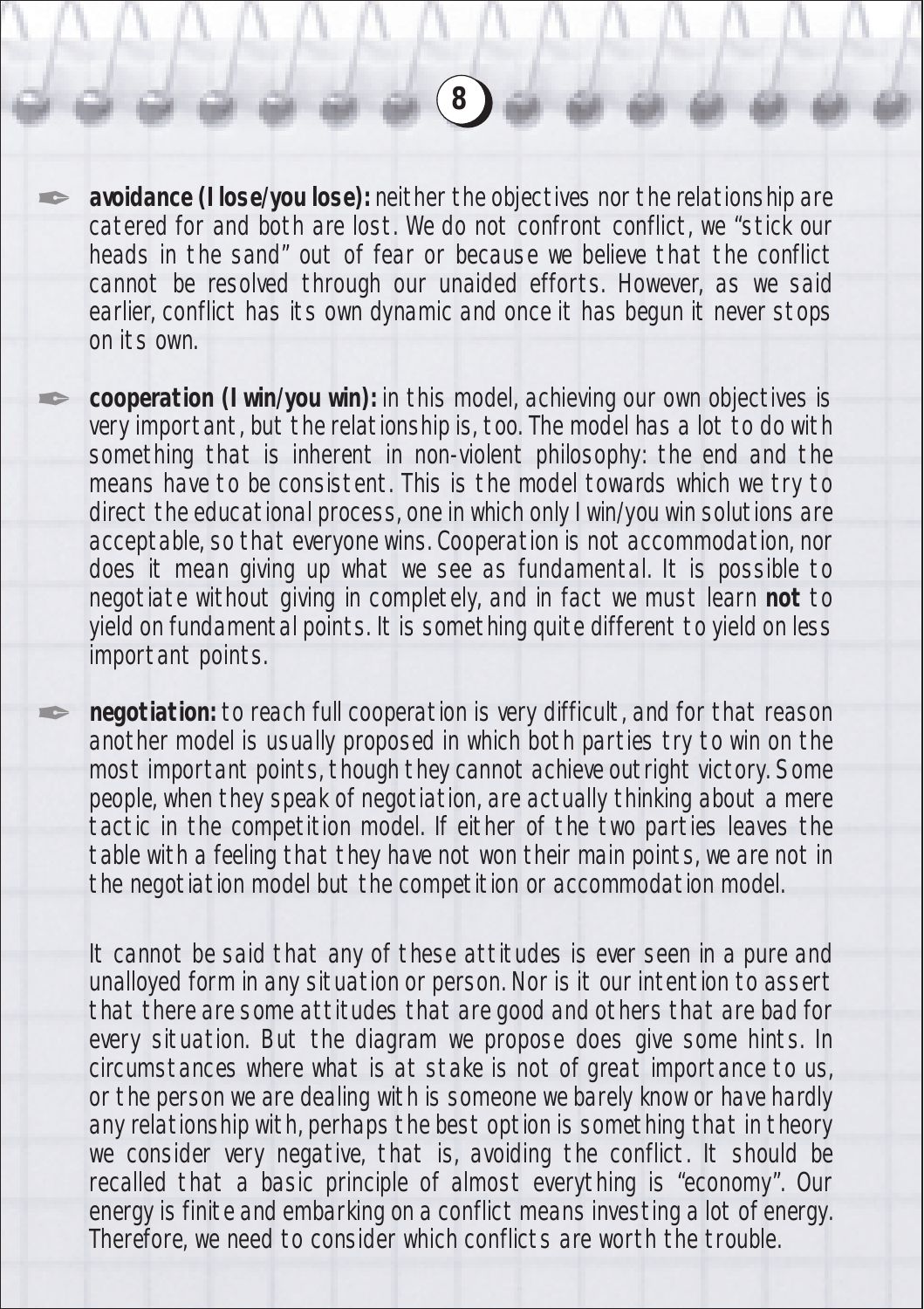However, the diagram teaches another very important lesson, namely, that **the more important the objectives and the relationship, the more important it is to learn to cooperate**. That being so, the I lose/you win and I win/you lose models will **not** work in the short and medium term and will lead us to a situation in which all of us lose. Let us suppose, for example, that a university council puts a decision to a vote, which is narrowly won or lost. The group that loses the vote will not go away particularly happy. If this happens often, what will normally occur is that the group that lost will do one of two things, each worse than the other: either they will throw up obstacles so that what has been decided never comes about or they will begin to shirk their responsibilities and duties at the Centre.

Learning cooperation is an important topic to work with, particularly now, since on every side we have been hearing the message of competitiveness (which does not mean being a competitor) and that message only. It implies providing alternatives at all levels: learning methodology, games and sports, incentives, etc.

In any conflict, somehow, paradoxically, the parties do cooperate, but generally in their own destruction. What needs to be learned is that what may seem to be the best individual strategy may be the worst collective one; that there is no reason for the person with whom we are in conflict to be our enemy; and that the best alternative may be not to compete with him or her, but for the parties to cooperate to resolve the conflict in the manner most satisfactory to both. The great challenge is to begin to teach the parties that cooperation is better, not only from an ethical point of view, but also from the standpoint of efficiency.

## **Ways of acting**

Education for conflict implies looking for spaces in which teachers and students alike can prepare and develop tools that will enable them to deal with and resolve conflicts with greater creativity and satisfaction.

Our idea is to work with the very conflicts that arise within the educational environment. We do not want to wait for them to come into the open, but rather work with them in their first stages or even before they arise, so that we can learn to analyse them in a less tense atmosphere, in a leisurely, dispassionate manner, and develop creative

**9**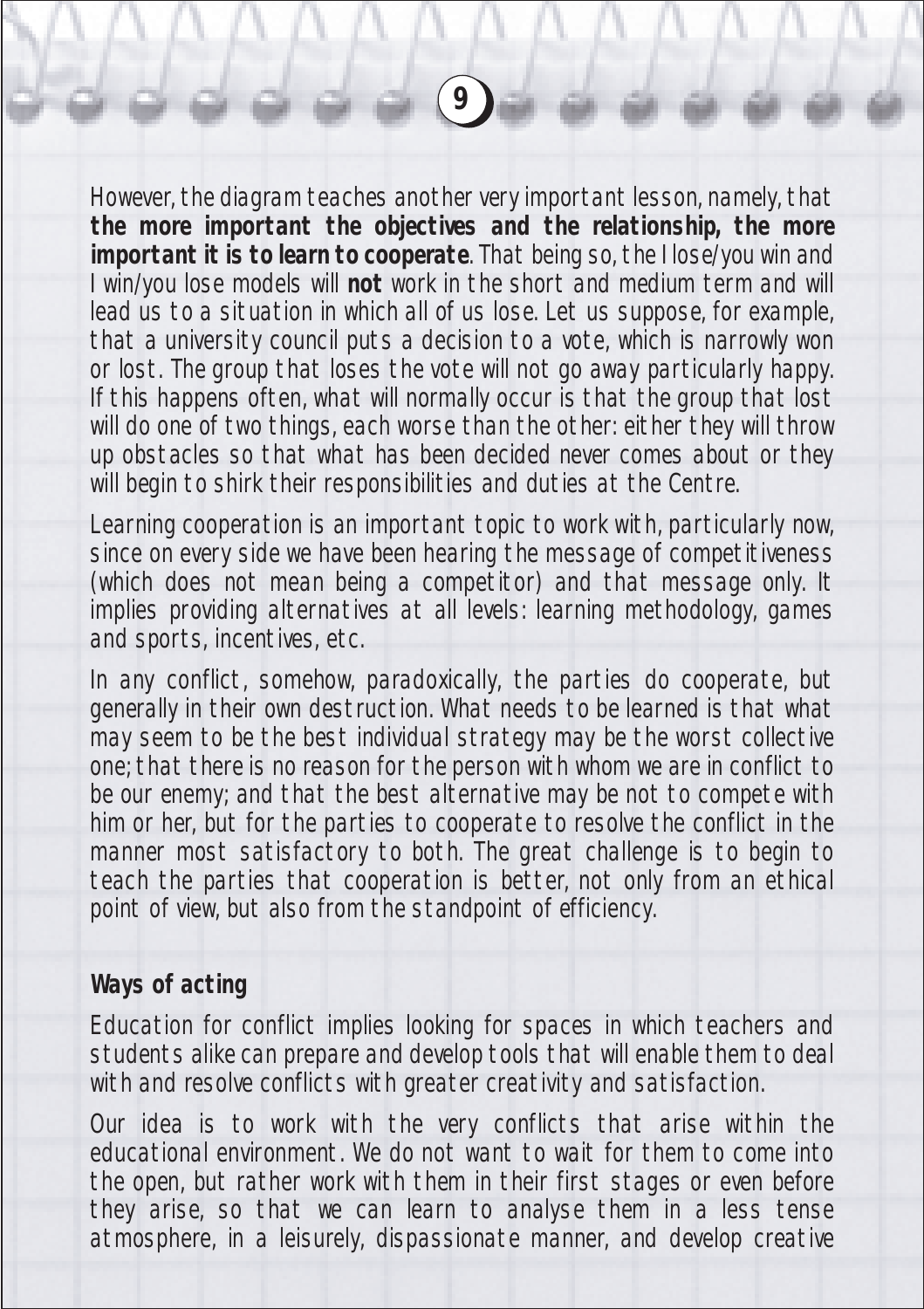ideas for solving conflicts that will enable us to deal with them better when they do arise. One of the problems we encounter when a conflict arises is that we respond reflexively (action/reaction) and lack points of reference on how to confront the conflict in a non-violent manner. If we are looking for spaces within which we can work with conflict and develop ideas for its non-violent resolution, it would be better, when conflict does arise, for these ideas to occur to us as spontaneously as violent or destructive impulses now do. The main task of education for conflict will be learning to step back, to analyse the conflict and to respond in a constructive way.

There are many possible ways to do this. We may set aside a few hours in our own class, during tutorial duties, in the playground or within a specific conflict resolution and mediation programme or credit at the Centre, in such a way as to give full meaning to social life committees (sometimes we refer to the discipline committee as the social life committee, but we do not change its duties or proposals).



We who are involved in education for peace work with conflict mainly at three consecutive levels and in a simultaneous parallel process: provention, negotiation, mediation and nonviolent action. With smaller children, almost the whole programme time will be spent at the provention level, while in higher grades, work at the other two levels will start. With provention and negotiation, the persons involved in the conflict will try to resolve it by

themselves. In mediation, a third party will help with the process (see discussion below). Whatever the case, education for peace does not exclude the use of the methods of non-violent action even in situations where a serious power imbalance exists. We try to learn to use non-violent force and aggressiveness: in other words, a way of asserting yourself and fighting for your rights, while still respecting your opponent.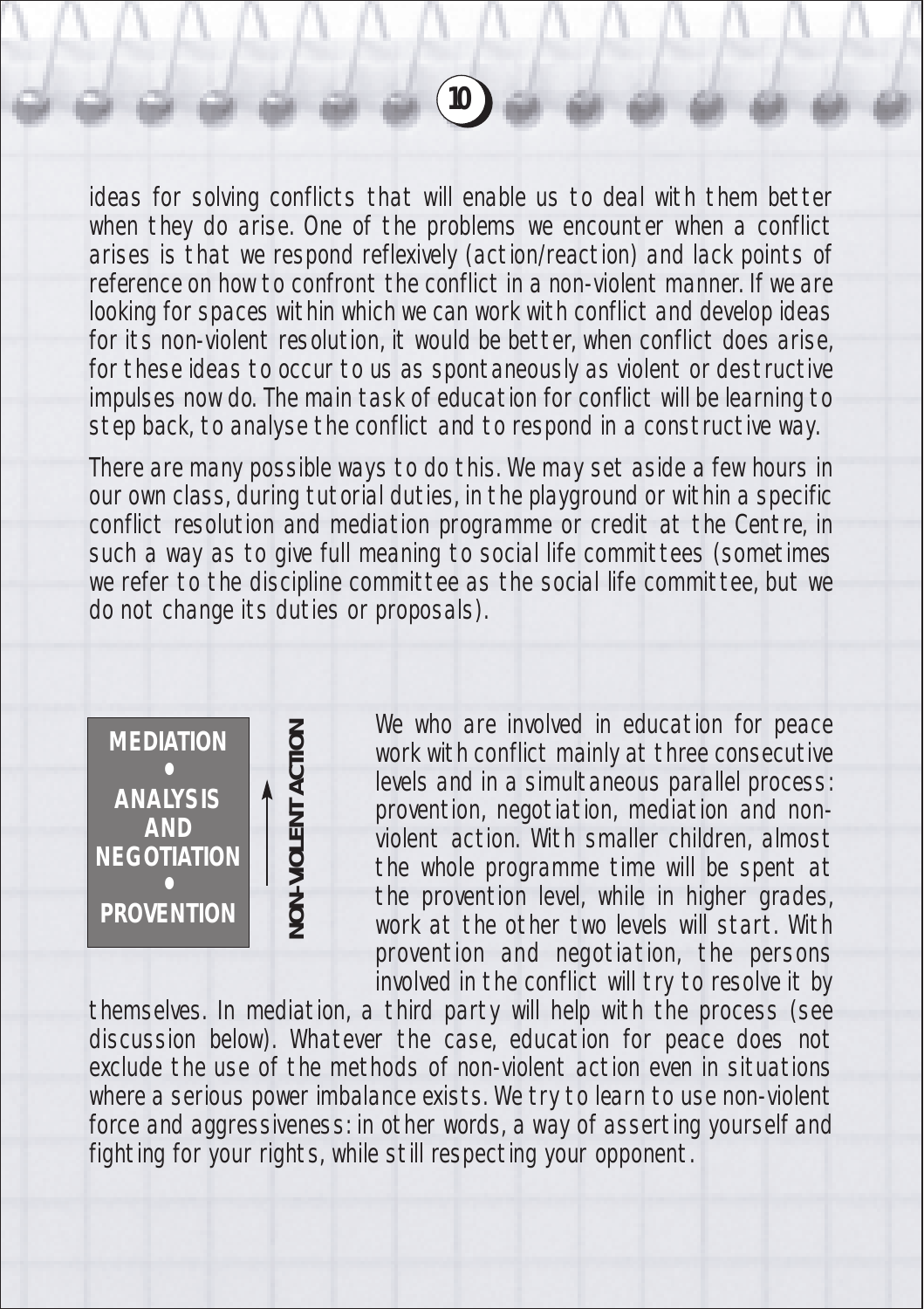It is customary to speak of "conflict prevention" when talking about the need to act before the situation comes to a head (crisis) and a conflict becomes overt. However, prevention is a term that has negative connotations: not facing up to the conflict, avoiding it, not analysing it, not letting everything that is inside come out, not getting down to its root causes. We have said that we believe conflict is inseparable from human

**SERVICE** 

**September 2007** 

**September 2007** 



interaction, inescapable and even positive in that it affords an opportunity for growth. For these reasons, we cannot and will not speak of conflict prevention. We shall use the term when speaking of war or armed conflict or any other type of destructive consequences. That is, we shall continue to speak of prevention of armed conflict, for instance.

**11**

However, for all of the reasons given above, we shall speak of **provention** (following J. Burton) as the process of pre-crisis intervention that leads us to:

an appropriate explanation of the conflict, including its human dimension;

an awareness of the structural changes necessary to eliminate its causes;

the promotion of conditions that can create a proper climate and foster cooperative relations that will diminish the risk of new outbreaks of conflict, as people learn to deal with and resolve contradictions before they have a chance to change into antagonism.

Thus, provention at the educational level will mean intervening in the conflict when it is at its very earliest stages, without waiting for it to develop into a crisis. What is needed is to provide a set of skills and strategies that will enable us to better deal with conflict. Essentially, we need to set in motion a process that will lay the groundwork for dealing with any dispute or difference of opinion as it arises. We speak of a process because the development of each of these abilities builds upon the one before it and because it is essential to work in a planned, systematic way if we want the skills to be effective.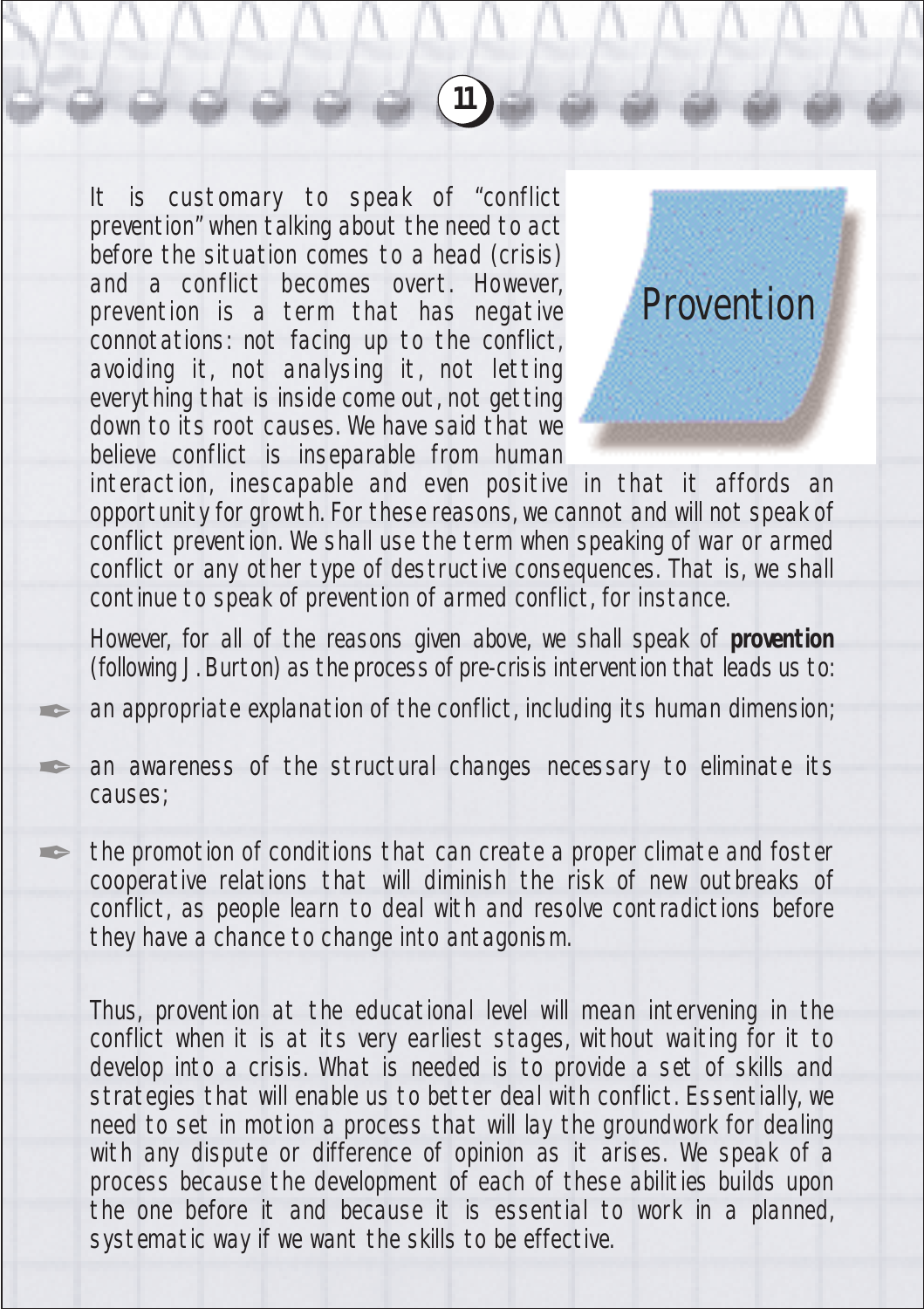

**The above illustration shows, on the steps to the left, the topics to be worked through with students, and on the right the implications these have for teaching staff.**

The abilities to work on are as follows:

✒

**group-building in an environment of appreciation and trust:** every person has two very basic human needs: the feeling of belonging to a group and identity. We want to feel that we are part of a group and that we are accepted and valued just as we are. Rejection or non-integration is one of the primordial sources of conflict.

We need to put into practice techniques and games that will give us an insight into our own nature and help us integrate into an environment of appreciation and trust. To that end, we shall be using introduction and knowledge games whose object is to form groups by seeking affinities and cohesion.

Dynamic processes will also be generated to enable us to create a climate of **trust** in ourselves and others to enable us to confront conflicts without fear, putting our cards on the table without concealment and facing facts, speaking directly to the people with whom we have problems. We always work on trust hand in hand with responsibility. Trust without responsibility is ingenuousness, a very negative trait.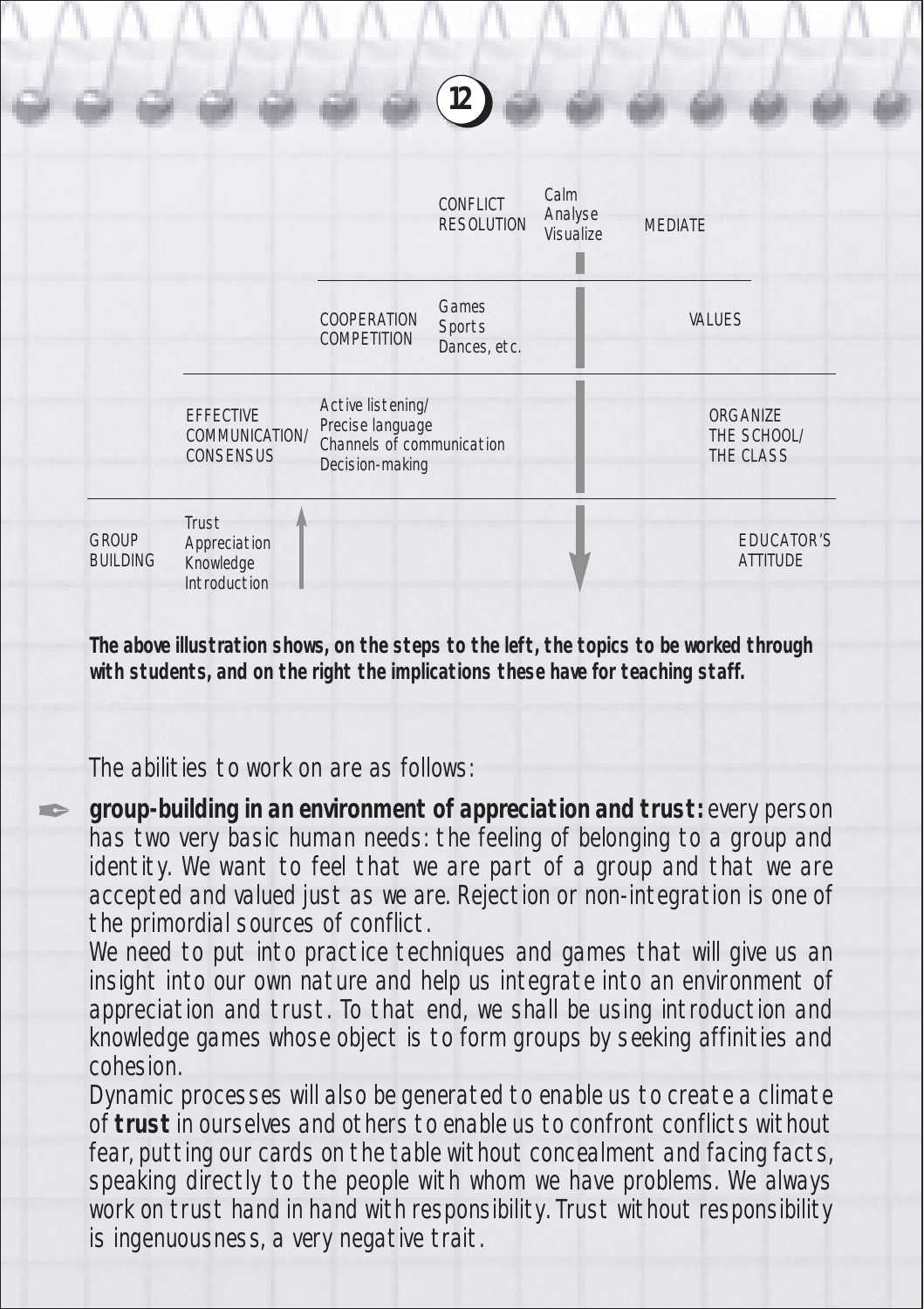This part also includes work on **self-esteem** and on **appreciating others**, to develop a self-image and help others develop their own, accentuating the positive rather than the negative. A person's self-esteem is initially formed from the image he or she sees reflected from others. As educators, we have a great responsibility in our hands in that we can bring our students to believe in themselves or not, to develop a positive selfimage or not. We shall be working not only with the values each of us has as an individual, but also with our values as members of a culture (our **identity**).

**13**

Seeking an opportunity for group building at the beginning of the course, rather than leaving it to chance, is a good form of provention. We can do this in the class group only, or we can devote a few days to activities throughout the Centre. It's not a bad idea, either, to do something similar in our own council, where new arrivals also often have difficulty becoming integrated.

**fostering communication:** effective communication is fundamental to the process of learning to resolve conflicts in a non-violent way, since dialogue is one of the principal tools in that process. We need to make use of games and dynamic processes that enable us to develop **effective communication**, that really teach us to engage in dialogue and listen to one another actively and empathetically.

**September 2007** 

We shall be working with the various **communication channels** and learning about their importance. On the one hand, we have the verbal channel. It is important to observe that, even though this is the most commonly used and most precise channel for transmitting messages, it may create a lot of confusion and misunderstanding. We need to learn to establish a **common code**, not taking anything for granted but verifying that we really are hearing one another and speaking of the same things and/or understanding the words we use in the same way. All this will be particularly relevant in conflict situations.

In spite of the importance of verbal communication, we must not forget the non-verbal channels. Also, communication is more than the simple transmission of information (the message), as there is also the relational aspect, which will cause a given message to be interpreted in many different ways. Through non-verbal channels, we convey emotions and feelings that are very often underlying the positions or stances we take in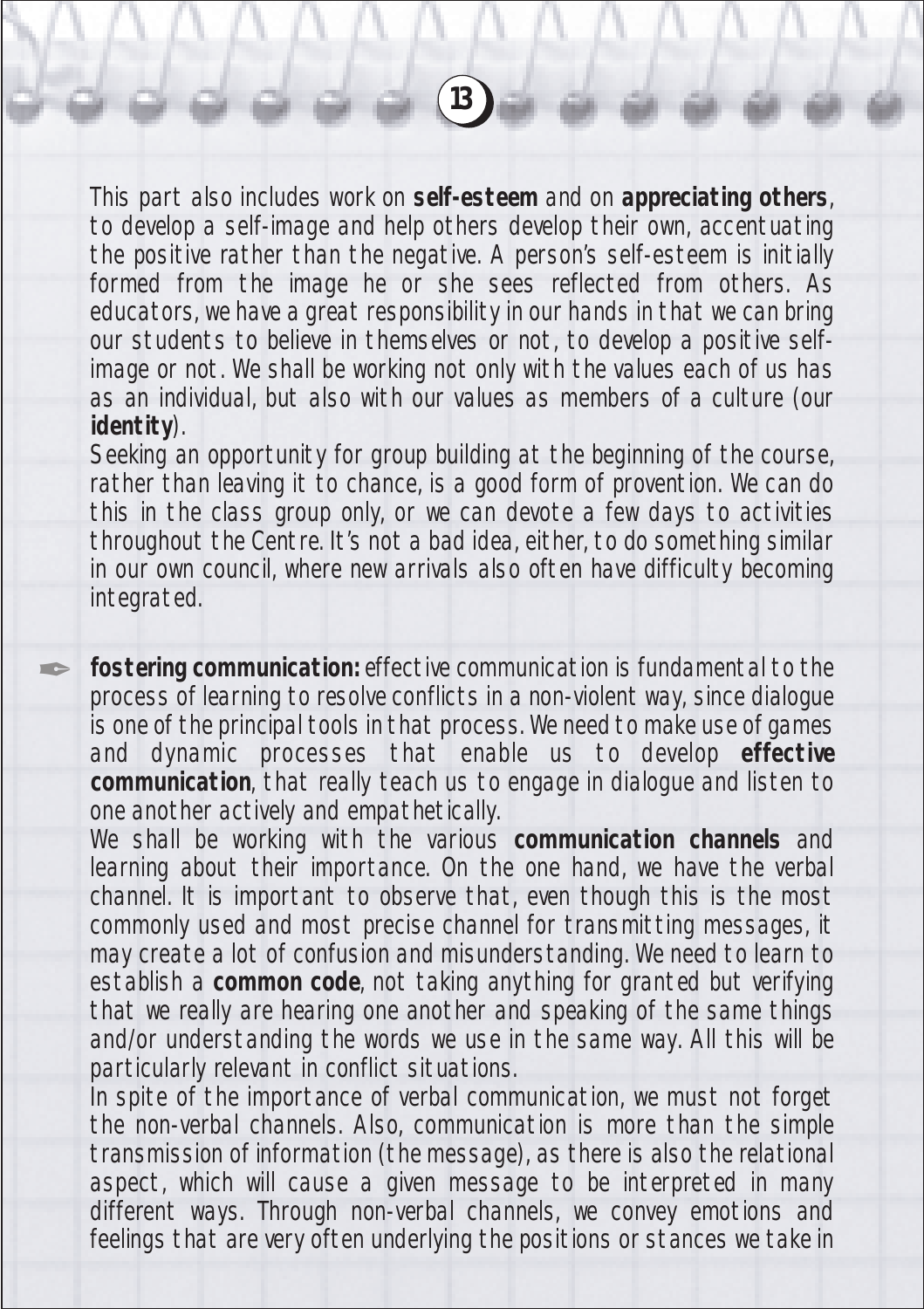the event of a conflict. It is essential to learn that there is a congruency between the two aspects of communication (informational and relational) and between what is conveyed by one channel or the other. If words say one thing while non-verbal channels are saying another, credibility and trust are lost. The message does not get through, and conflict and confusion are aggravated.

It is also very important to work on **active listening**. The point is not just to listen but to make the other person feel that what they are saying is important to me and is being heard. This can be done both verbally (paraphrasing in an empathetic way, verifying what is said, asking clarifying questions, etc.) and non-verbally, through eye contact, body language, etc.

Working on aspects of communication involves many other things: learning to take the floor and make good use of it, to express oneself, to respect the other person's right to speak, and to allow everyone an equal right to speak.

**A** 

**A** 

**consensus decision-making:** everything we have said up to now has to be put into practice by learning to make decisions on the basis of consensus, in an egalitarian, participatory and non-sexist way. We have to get beyond head counts and majorities and learn to make decisions in such a way that everyone has had the opportunity to express their point of view and feels that their opinion has been taken into account in the final decision. In order to learn this, we need to put it into practice, and that involves giving up some of our power or responsibility and allowing room for decisions to be made. Here again, the idea of process is important. We shall begin by giving students an opportunity to make decisions on simple matters, then gradually offering them the opportunity to decide on things of increasingly greater importance. An effort should be made to make use of or stimulate class assemblies, providing a forum for people to speak and to implement everything we have mentioned.

**working on cooperation:** in this part, we establish a kind of cooperative relationship that teaches us to deal together with conflicts, by inquiring into everyone's perceptions and using everyone's strengths to reach the common objective. These techniques will enable us to discover and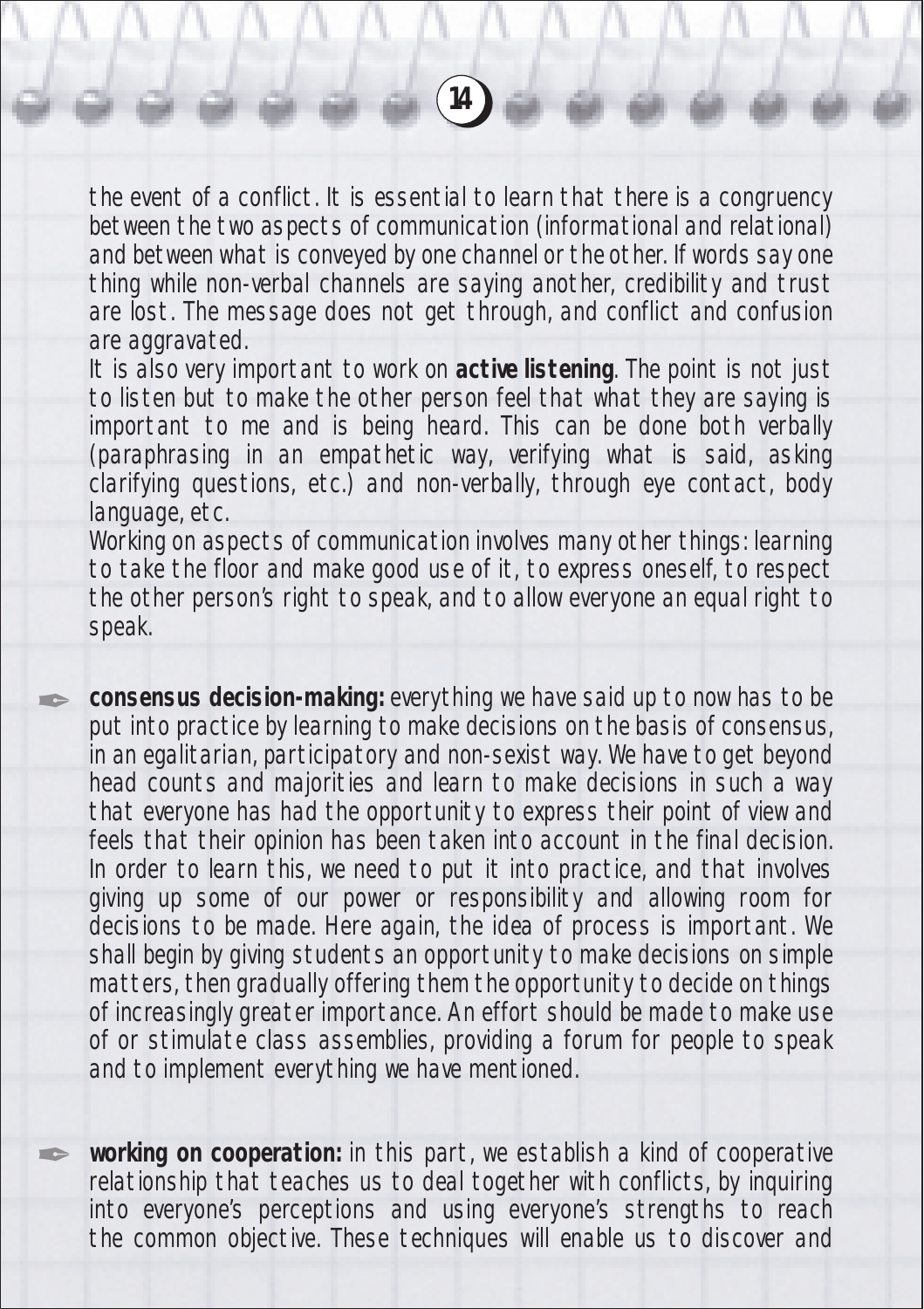assimilate the knowledge that difference is valuable and the source of mutual enrichment. They also teach us to discover the other party's values, and bring us to see the other as someone with whom we can cooperate, learn and teach, and not as an enemy to be eliminated because he or she has a way of being or thinking that is different from our own and may ultimately prevent us from getting what we want. We shall also develop cooperative games, look for cooperative ways of working and learning, find alternatives to competitive sports and games, and come up with educational stimuli other than contests and prizes.

**15**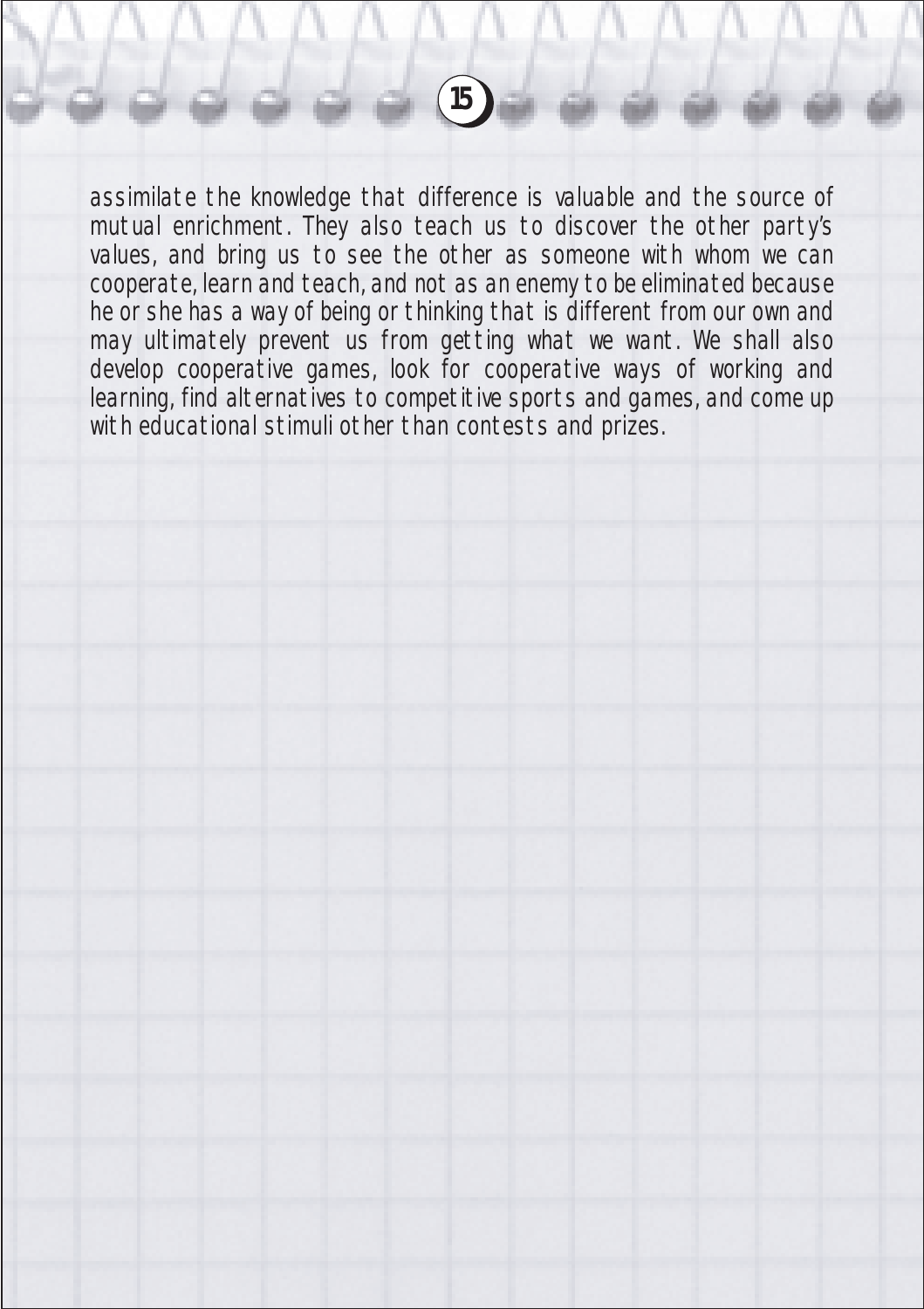Working on provention does not, however, mean that there will not be some conflicts, perhaps many, that persist. For that reason, the second step is important: in it, we learn to analyse, negotiate and seek creative solutions that are mutually satisfactory and will enable students to learn to resolve conflicts on their own.



## **Separating the person from the process and**

**the problem:** the first job to be done is learning - both at the time conflicts are analysed and when dealing with them - to separate and treat differently the three aspects of any conflict: the **people** involved, the **process** (the way of dealing with it) and the problem or **problems** (the opposing needs or interests in the dispute).

**16**

Normally, we do not separate these three aspects, but take a harder or softer approach to all three, depending whether our attitude to conflict is a competitive or a submissive one. If we choose to be conciliating, we are normally sensitive to the persons involved, but a little lax when it comes to defending our interests or dealing with the problem itself. Conversely, if we decide to compete or attack, we strongly defend our rights, but we are also harsh with the person with whom we disagree.

We personalize conflicts by attacking the person rather than our joint problem, which then leads to an escalation of personal attacks in which sometimes the problem that generated the conflict can itself be forgotten and left aside while we spend all our time and energy attacking the other party rather than resolving the problem. It is always the other person who has the problem and for that reason, it's a small step to thinking that it is not that the other person has a problem but that he or she is the problem. Thus we very often hear references to unruly students, quarrelsome co-workers, discipline problems, instead of social or relationship problems.

We have to separate the three aspects, trying to be sensitive to persons with whom we have problems, equitable and participatory in the process and the way of dealing with it, and firm with the problem, as we assert our needs.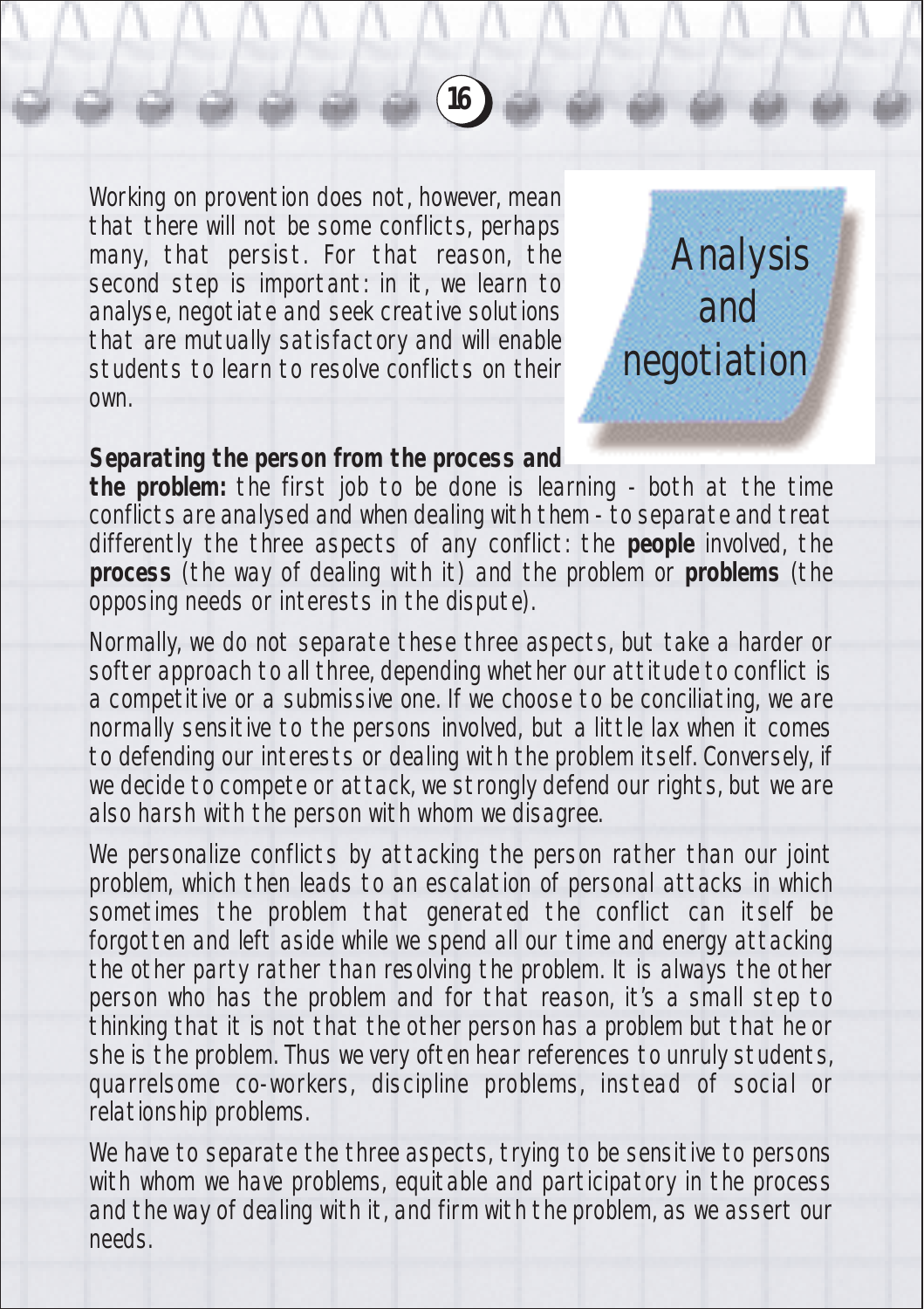Below are some of the things that need to be worked on in each of these three aspects:

**17**

#### **PERSONS**

**September 1988** 

**SERVICE** 

**September 2007** 

**SERVICE** 

The purpose here is to learn to see people as parties with whom we have problems and with whom we can cooperate to resolve them. In this part, we shall mainly be working on:

**perceptions:** in every conflict, there are as many perceptions or points of view as persons involved. We need to bring the parties to learn both to express their own perceptions and to listen to and take an interest in what the other party has to say. There are various tools for that: writing, narrating or presenting different versions of stories or tales, role-playing, working with history books and newspapers, etc.

recognizing **intense emotion:** when a conflict arises, many emotions and feelings are generated. It is very important to recognize them and to accept our anger. We need to look for ways of expressing this anger without subjecting the other party to it in a destructive way. It is also important to recognize the anger and realize that until it is worked out, the time is not right to confront a conflict.

**image:** in any conflict, the image or prestige of the persons opposed are at stake. Not taking this into account either in the analysis phase or when dealing with conflict may cause one or other of the parties not to accept any solution, however good it may be. The parties have to feel that their image has not been damaged.

**power:** in every human relationship, there can be a power imbalance. In conflict, too, such imbalances are present and, when they are very important, the conflict is practically impossible to resolve. In order to resolve it, you must first rebalance the power relationship. For that purpose, we need to teach the underdog to take power (empowerment) and learn to disempower the person in a position of authority (disobedience).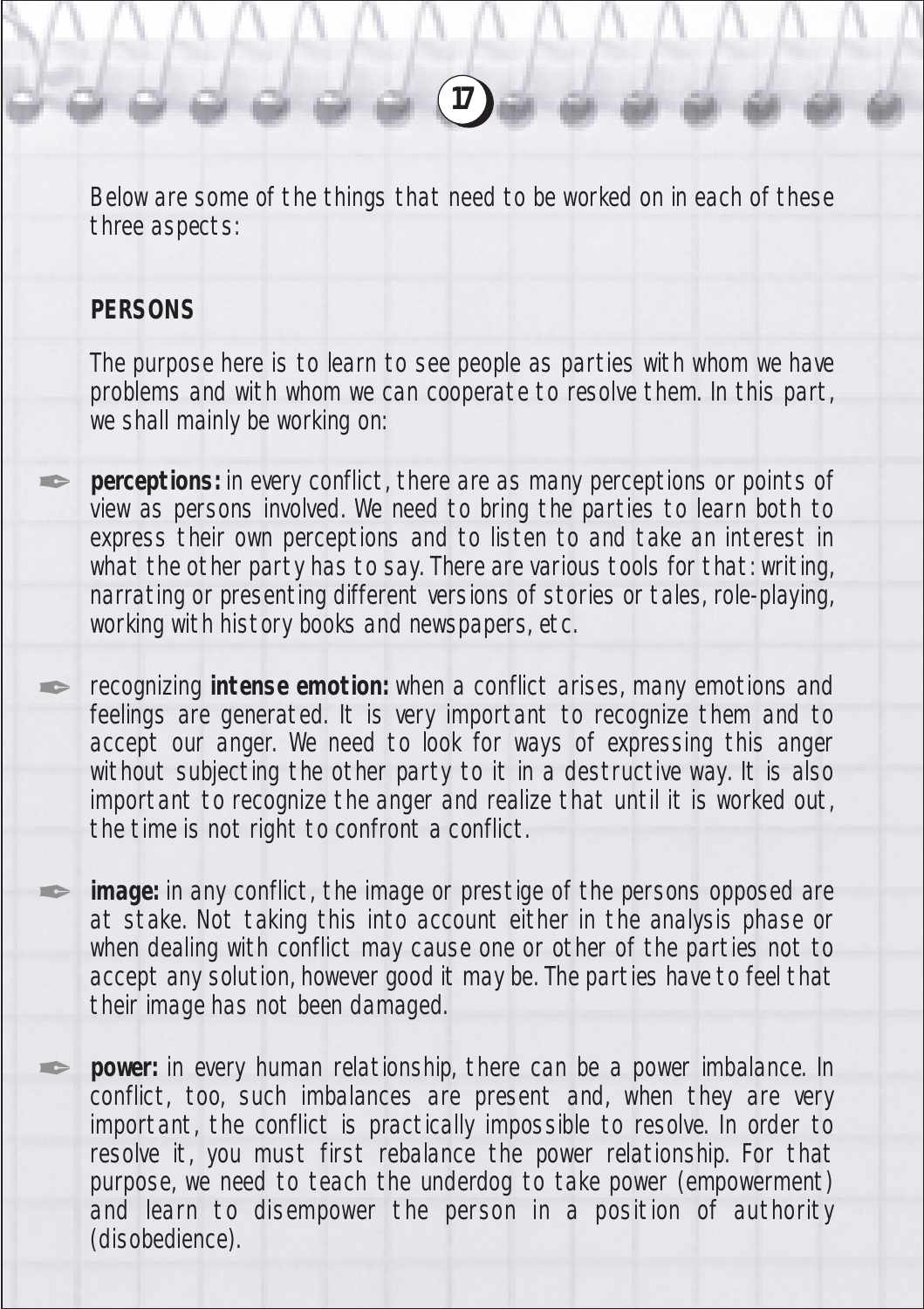On the one hand, we attempt to work on self-confidence, self-esteem, assertiveness (the capacity to assert our own ideas and positions) and, especially, **empowerment**, which is understood to be the process by which we discover the basis of our power and influence. Our rights or needs in any conflict cannot be asserted if we do not know how to restore balance in the power relationship. For that reason, not teaching this would be tantamount to inculcating submission and conformity.

**18**

On the other hand, it is also important to discover the nature of the power base of the person who is on top in any given situation. Often, that person's power is based on the submission and cooperation of the person in a position of inferiority, on their obedience. "Educating for peace and for conflict" will therefore mean **educating for disobedience**. These are words that strike fear, particularly, in the hearts of those in a position of authority. However, authority is not what is in danger, but only authoritarianism - which is almost always precisely the opposite. Blind disobedience is not what we are looking for, but rather an awareness of what we are doing and why we are doing it, so that we can refuse, giving reasons why we should not proceed in that way, proposing alternatives, and accepting the responsibilities and consequences of disobedience. It is a matter of educating for responsibility. In the words of Martin Luther King, we need to teach that cooperating with what is good needs to be as obvious as not cooperating with what is bad.

## **PROCESS**

**Altres** 

Here, the purpose is to establish processes, ways of dealing with conflict that allow both parties to express themselves and to find solutions that both can accept. For that purpose, it is important to learn to:

**control the destructive dynamics of communication:** accusations, insults, generalizations, digging up the past, putting words in the other's mouth ... what is needed here is to go from the "you" message, in which we always speak of the other person, normally in a negative way, to the "I" message. The person one knows best is oneself. We speak in the first person, expressing our feelings, giving precise information on what has affected us, how and why. This, which seems easy, really is not, and involves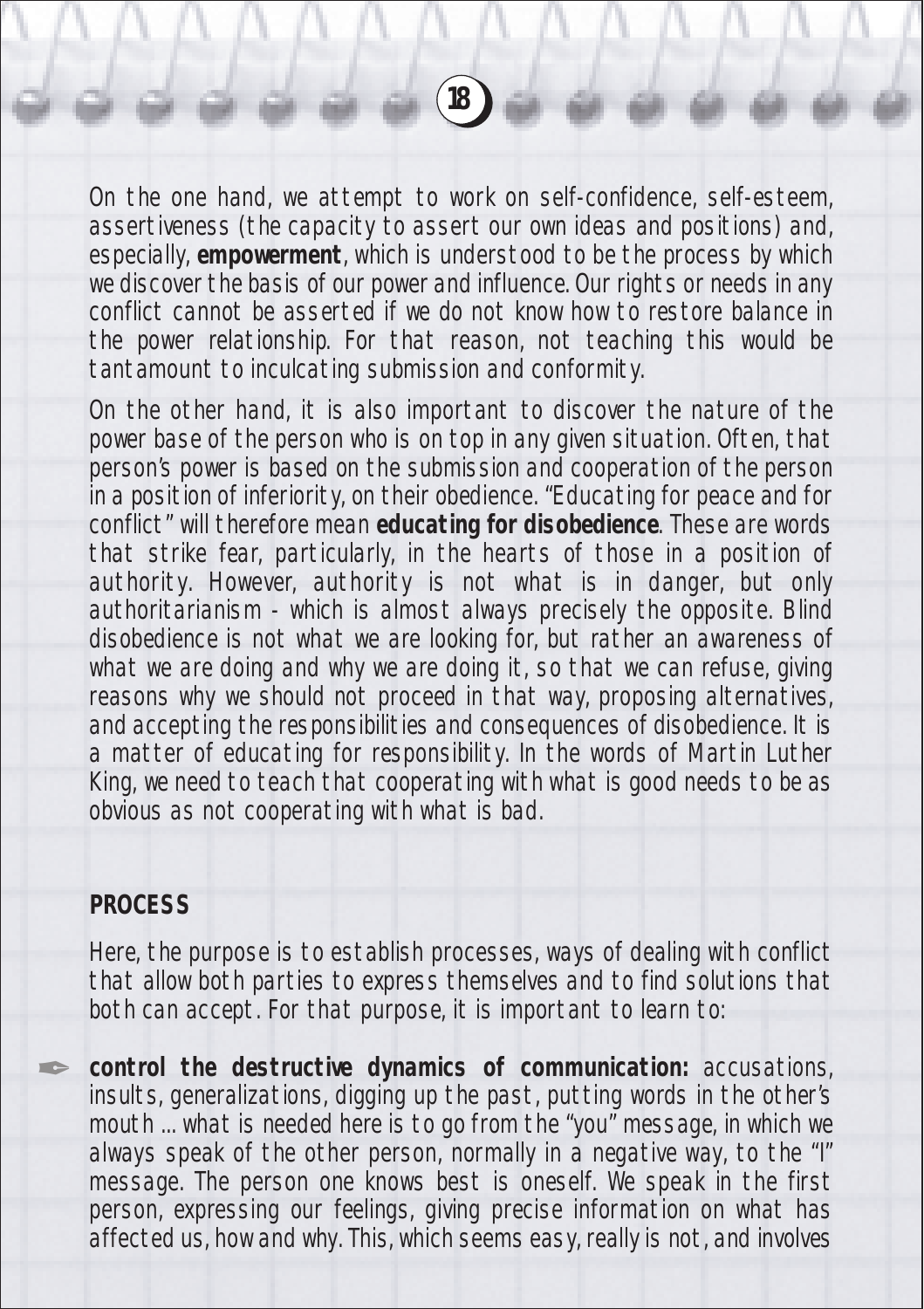a learning process in which we generally begin with exercises or communicate in writing. (See activity booklet.)

**analyse the processes followed** up to the present in order to learn both from the successes and from the mistakes that have been made. We then draw an analytical map of the conflict: who began it, who participated, what is their power and their influence, how is it wielded, what solutions have been tried ... in sum, we contextualize the conflict with regard to both its past and its present and so gain a lot of information to enable us to deal with it.

## **A brief sketch of a conflict**

#### **Persons:**

**SERVICE** 

- Who is involved in the conflict and how?
- What is the basis of their power and/or influence?
- What perception do they have of the conflict and how does it affect them?

#### **Process:**

- Analyse the process followed up to the present: what touched off the conflict, what factors aggravated it, what moderating influences may there have been, what solutions have been tried and with what result?
- How efficiently is communication proceeding? Distortions: stereotypes, rumours, misinformation, etc.

#### **Problem:**

- Describe the core of the conflict. What are the interests and needs that lie behind the position upheld by each party (the one it favours)? Basic human needs that must be taken into account to satisfy everyone. Differences in values.
- List problems to be solved.
- Analyse existing resources that could be used: people that could be helpful (mediators), interests and needs that the parties have in common or which are at least not mutually exclusive, concessions they are prepared to make.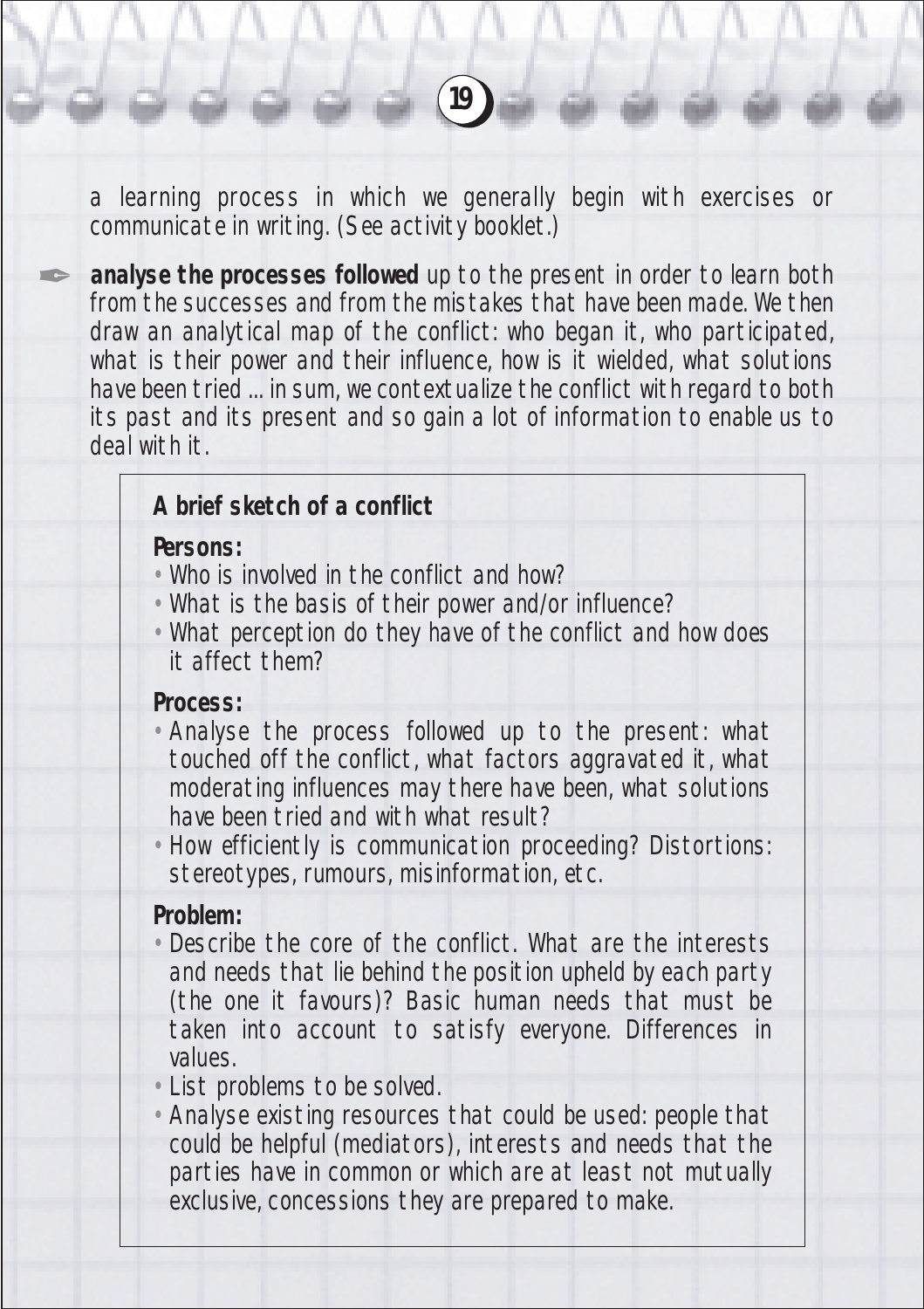**establish consensual processes** to enable all parties to express themselves, to assert their needs and satisfy them. **Agree on rules for how to deal with conflicts:** what we will do, what we will not do. Setting out standards on how we will deal with conflicts is fundamental, but it is important to develop them as a group. In that way, they will be consented to by the whole group and it will be easier to comply with or enforce them.

**20**

## **PROBLEM(S)**

✒

In this part, we learn to distinguish between stances or positions and interests or needs. Our stance or position is our preferred solution to the problem. However, our needs or interests are the origin, the root of the conflict. We need to focus on these needs, learn to recognize them, prioritize them and express them, and not just by taking a stance. We need to move from the typical negotiation, based on a stance, to a type of negotiation that is based on needs. This will open up the scope of possible solutions, since a negotiating stance restricts us to two solutions only, namely, the ones preferred by each side, which are also normally most opposed one to the other and have nothing in common. If we focus on needs, the range of solutions is broader; we shall be focusing on the core of the conflict and may find that we have interests or needs in common in addition to those that are opposed. These common interests or needs may be the basis for an agreement and may generate optimism as we seek solutions.

The main difficulty is that we want to go directly to the solution to the problem without considering its roots or analysing how it came about. To draw a medical parallel, we first need to examine the patient before we can make a diagnosis, and the prescription comes last of all.

The final objective is to succeed in finding what problem or problems lie at the heart of the conflict and therefore need to be resolved.

#### **Seeking solutions**

In this part, the most important topic is the development of educational processes that stimulate creativity and imagination in seeking solutions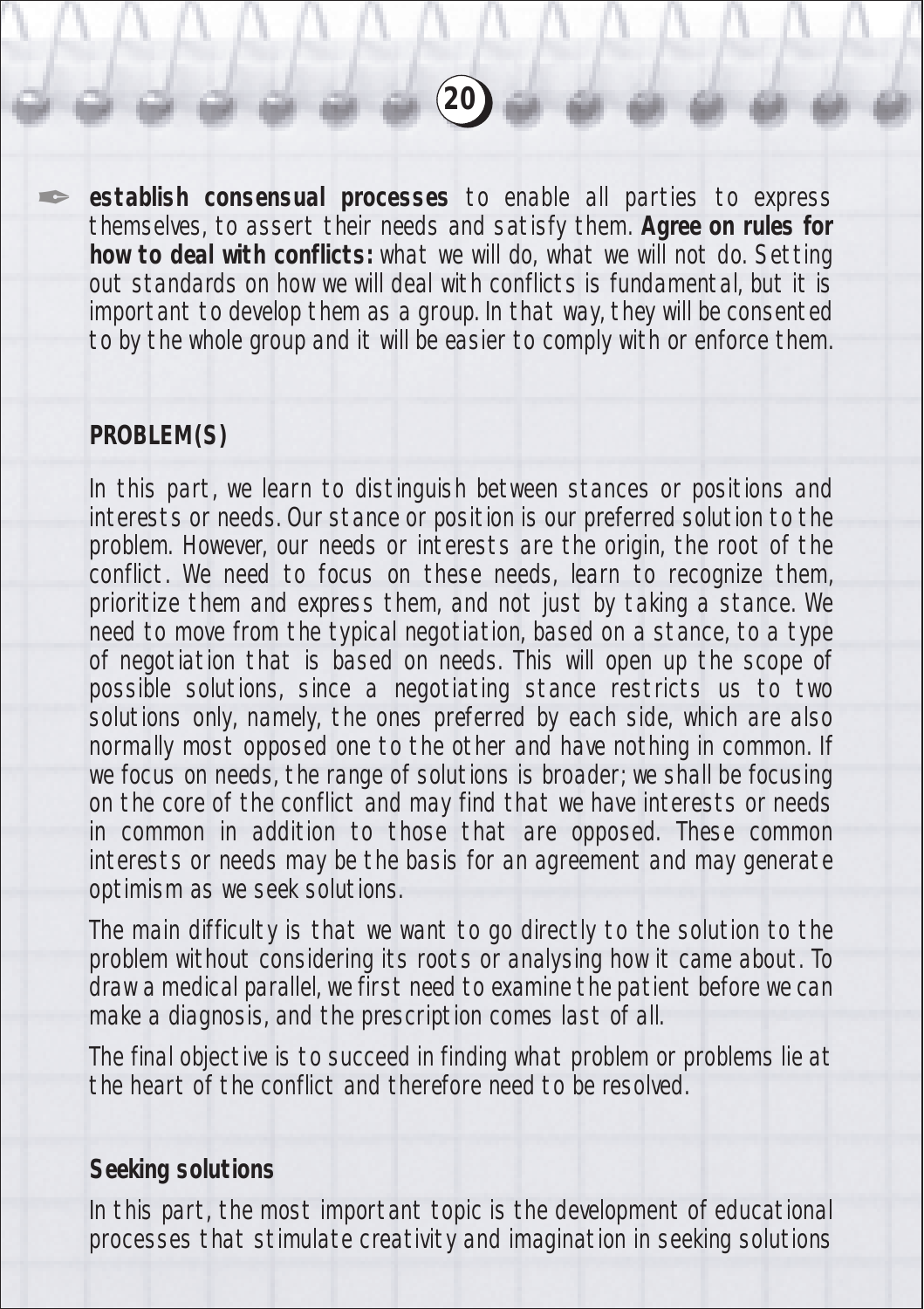which satisfy both parties' needs or interests. For this purpose, two things are important: one is to look at the resources we have available to us, which may afford a broader range of solutions; the second is to separate the solution-generating phase from the agreement phase.

**21**

The solution-generating phase is not the time for discussing or imposing limits. The idea is to come up with as many potential solutions as possible, however unworkable they may seem. A crazy and unworkable idea may suggest another brilliant and entirely feasible one.

At the agreement phase, we do need to make an effort to take stock of the proposals that have been made, to put them in concrete form, to see which of them are feasible and how they could be carried out, and finally to settle on those that satisfy both parties. In this phase, concrete agreements need to be arrived at, with concrete responsibilities and verification mechanisms.

## **Methodology**

**SERVICE** 

**September 2007** 

**September 2007** 

The main tool used to work on all of the aspects mentioned above is visualization techniques (role-play, simulation games, drama, puppets, etc.), which, as the name indicates, are techniques that enable us to visualize the conflict(s) and which have particular characteristics:

they take into account not just the rational aspect of things, but also the emotional side: feelings are very often in a conflict situation the most important factor when registering a perception or a position;

they enable us to "step back" and to see the various perceptions in a more dispassionate way;

they allow us to put ourselves in the other persons' place and share their perceptions, to understand them and have a better idea of the conflict, and to develop a certain empathy that will give us a better sense of what the other person is feeling and enable us to seek solutions satisfactory to both parties;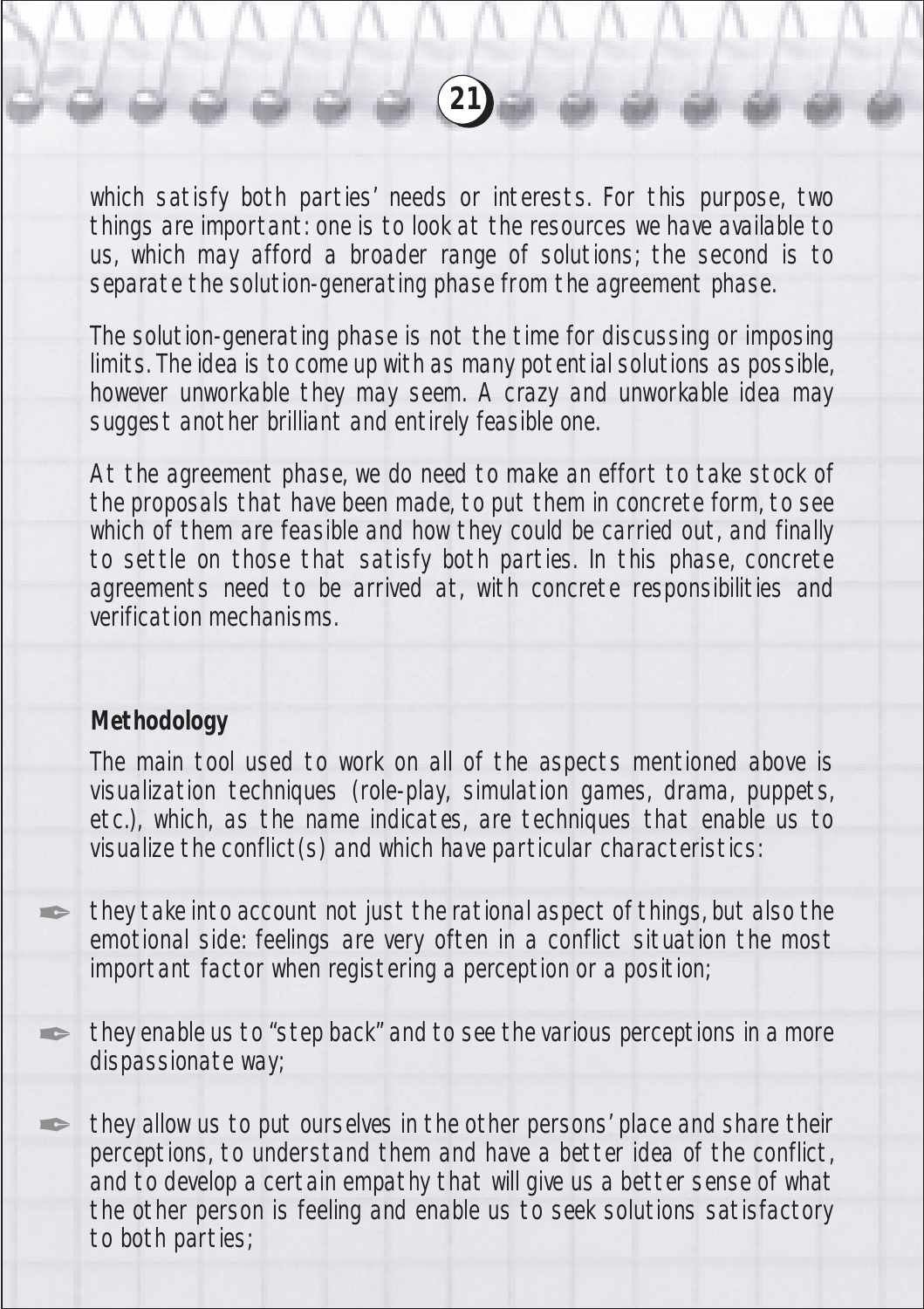it will help us to analyse the conflicts, beyond their outside appearance, examining their underlying causes or roots, discovering unsatisfied needs or interests on which they are based;

✒

✒

**22**

it will enable us, in a sort of small lab, to try out solutions and make the greatest possible use of the potential of the group/class in which we are working in terms of helping us to analyse conflicts and seek solutions to them. Developing imagination and breaking the typical blockage whereby we limit ourselves to thinking that there is one single solution (normally the most conventional one), even though it may be one we have tried repeatedly with negative results.

This methodology corresponds to what we, in education for peace, call the **socio-affective focus**. Consistent with the values we wish to convey it emphasizes not just content, but also attitudes and values. It is a playful, participatory, cooperative methodology that fosters thinking and a critical approach.

The socio-affective focus consists of experiencing the situation we wish to work with in our own skin, in order to have a first-hand experience that allows us to understand and feel what we are working with, to become motivated to investigate it and, finally, to develop an empathetic attitude that leads us to change our values system and behaviours, to commit and transform ourselves.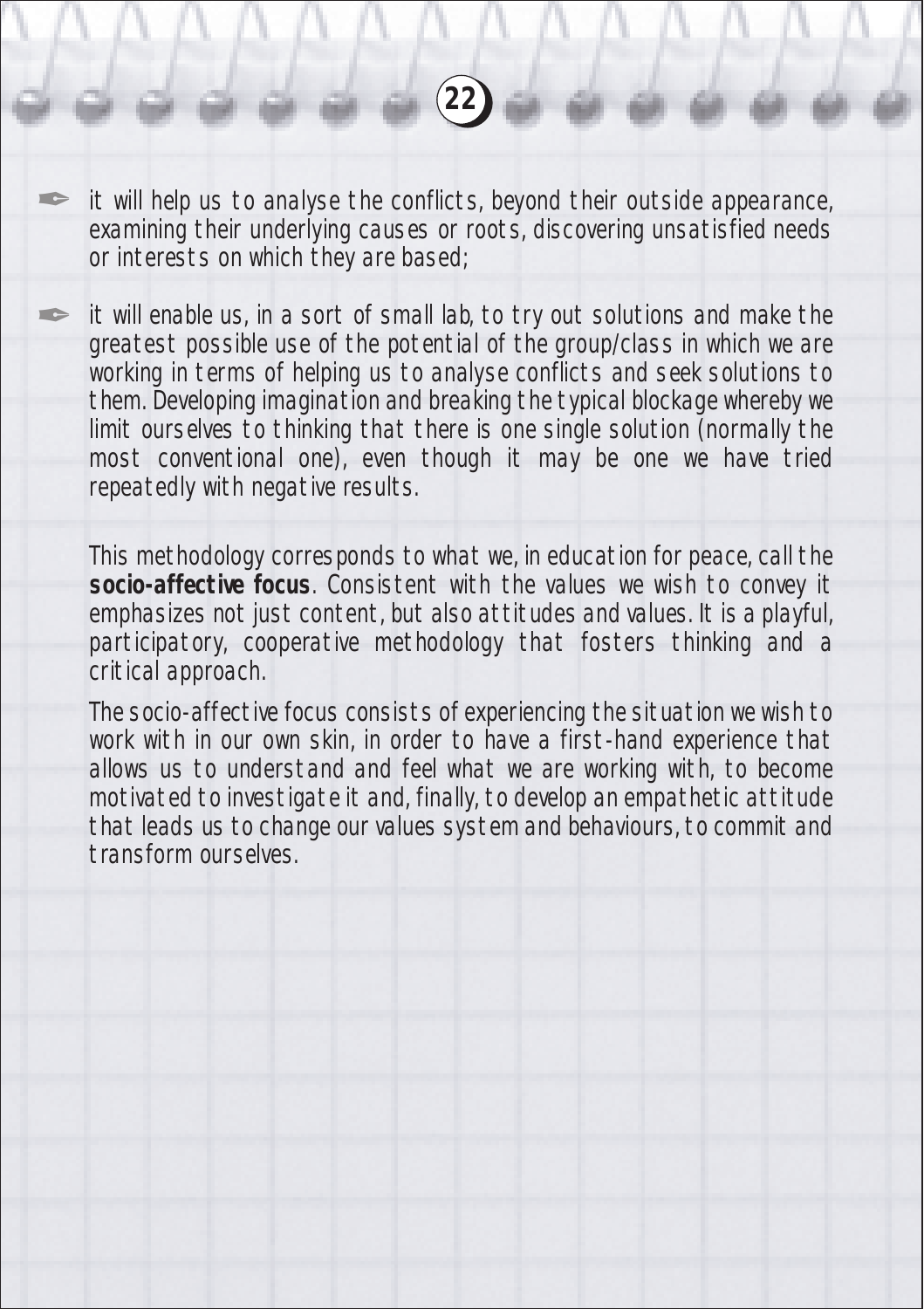Mediation is currently in fashion, but its many and diverse origins are often forgotten. Mediation is presented as a modern invention that originated in the United States. However, in saying that we are forgetting that examples of mediation - more or less formalized - can be found in many cultures and traditions and that it has traditionally been part of programmes of education for peace and non-violent conflict resolution.



It is also forgotten that this is not the only way, nor should it be the primary way, of dealing with conflict. Mediation is one tool in the process of conflict resolution and should be used only in those cases where the parties have exhausted every possibility of resolving the conflict on their own, or where the situation of violence or communication breakdown prevents them from doing so. In these cases, they may call for the intervention of a third person or group of persons who can help them to build a fair process, restoring communication and creating the necessary space and atmosphere for them to deal with and overcome the conflict. Such a person is called a mediator. The final decision is always that of the parties, not the mediator.

**23**

Not every third-party intervention in a conflict is mediation. Lately we have been hearing of mediation every time a third party intervenes, no matter whether a commercial intermediary is involved, an interpreter in an intercultural problem, etc. In mediation, the mediator is mainly concerned with the process and the relationship, since the content of the conflict and of the agreement is something for the parties to determine, so that the mediator's only role - but a crucial one - is to ensure that this content is clear, concrete and well understood by both parties.

In this connection, it is useful to work on training mediators drawn from the student body and the teaching staff. This learning process will be valuable both so that the persons concerned can act as mediators and to ensure that, when they themselves are involved in a conflict, they will be more open to mediation and will facilitate the mediator's work because they know the mediation role.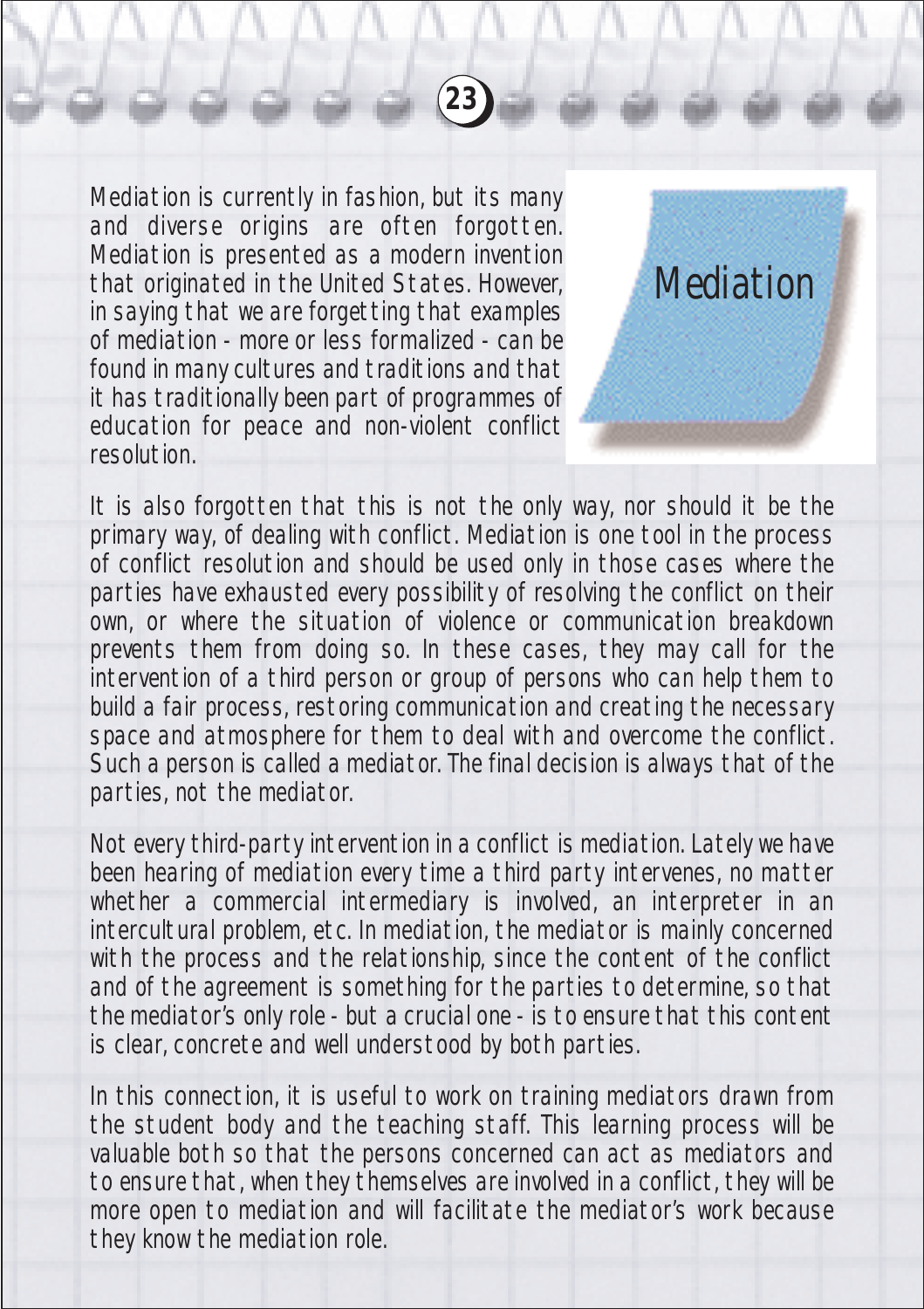## **The burden of neutrality**

One of the central themes of the debate on mediation is neutrality. A lot of people believe that in order to be able to mediate one must be neutral. From my point of view, neutrality does not exist, and if it did it would not be positive. Although it is true that no one can mediate if they side with one or other of the parties, this must not be confused with being neutral. The mediator needs to be in favour of the process. A position of neutrality leads much too easily to the supposition that mediation is a goal in itself rather than just a tool. The goal should be to achieve solutions that minimally satisfy the needs of both parties, in an equitable fashion, and as far as possible to restore the relationship; what we call win/win solutions. The goal, therefore, is not just to reach an agreement, but an agreement that meets the conditions we have just set forth.

**24**

When the power imbalance that is always present in human relations, and more so in any conflict, is very great, a posture of neutrality perpetuates the imbalance and almost always causes the agreement reached to be unfair, slanted toward the person in a position of power. The mediator's role will be to make the parties aware of this, making them see what the final goal of mediation is and understand that for that reason it will also be his or her job to restore balance in the power relationship or to help them to do so.

#### **Mediation process**

A mediation process can have the following phases (and here we are using the terms of J. Paul Lederach, which seem simpler and more popular than those used for more formal mediations). These phases should not be taken to be something linear or rigid; on the contrary, in daily life we need to be ready to take a few steps forward or back as often as necessary, because of the process under way or the persons involved in it. These are guidelines to make us aware of the tasks and objectives to be achieved and should not be seen as coercive.

#### **ENTRY**

When mediation is undertaken, three conditions need to be gathered: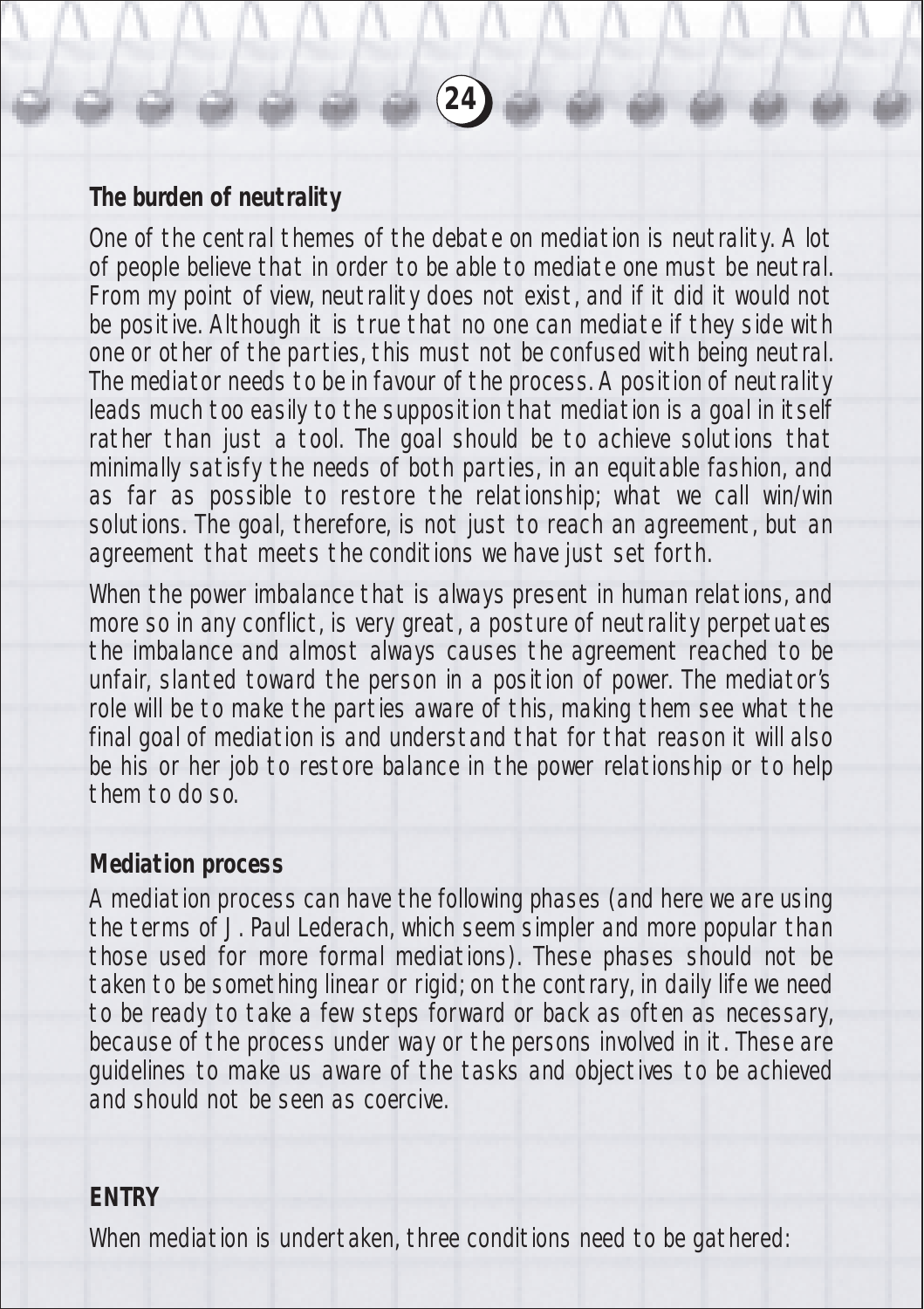**acceptance:** both parties (students, teachers or both) need to accept both mediation as a way of dealing with their conflict and the particular person or persons who will be helping them. Later on we shall be speaking of various possibilities. It is important for the mediator to learn to listen and to develop the necessary trust and empathy to achieve acceptance by both parties;

**25**

**gathering of information:** the mediator must obtain information on the conflict and the persons involved, draw up a list of points to be dealt with by the parties, design a first strategy on how to deal with them and present it to the parties for acceptance.

It is very customary for these first two steps to be carried out in separate negotiations with each party. Delays in bringing about face-toface mediation will depend on factors such as: the degree of violence, the power imbalance, fear, etc. between the parties;

**establishing and accepting the rules of the process:** the mediator has to see to it that the rules of the process are made very clear at this stage and that they are accepted by:

- defining his or her role and what the parties can and cannot expect of him or her: not taking sides, not saying who is right, not suggesting solutions, confidentiality, seeing that the terms of the agreement are clear.
- defining what can be done and what must not be done during the process: listening, non-aggression, speaking in turn.
- deciding on where, when and how the process is to be pursued: the mediator needs to achieve and maintain a pleasant atmosphere that gives both parties a feeling of confidence and security.

## **TELL ME**

**Altres** 

**September 2007** 

**Contract Contract Contract Contract Contract Contract Contract Contract Contract Contract Contract Contract C** 

Each person tells her own story, and shares her own perceptions, emotions and feelings. Both parties need to be able to externalize, to unburden themselves, while refraining from attacking the other party. This phase requires great patience and much time. It is quite normal that there is a lot of repetition and a lot of verbiage in order for the deeper and more painful questions to be brought to the surface. If enough time is not allowed at this stage, many things may be left unsaid and represent obstacles later on in the mediation process.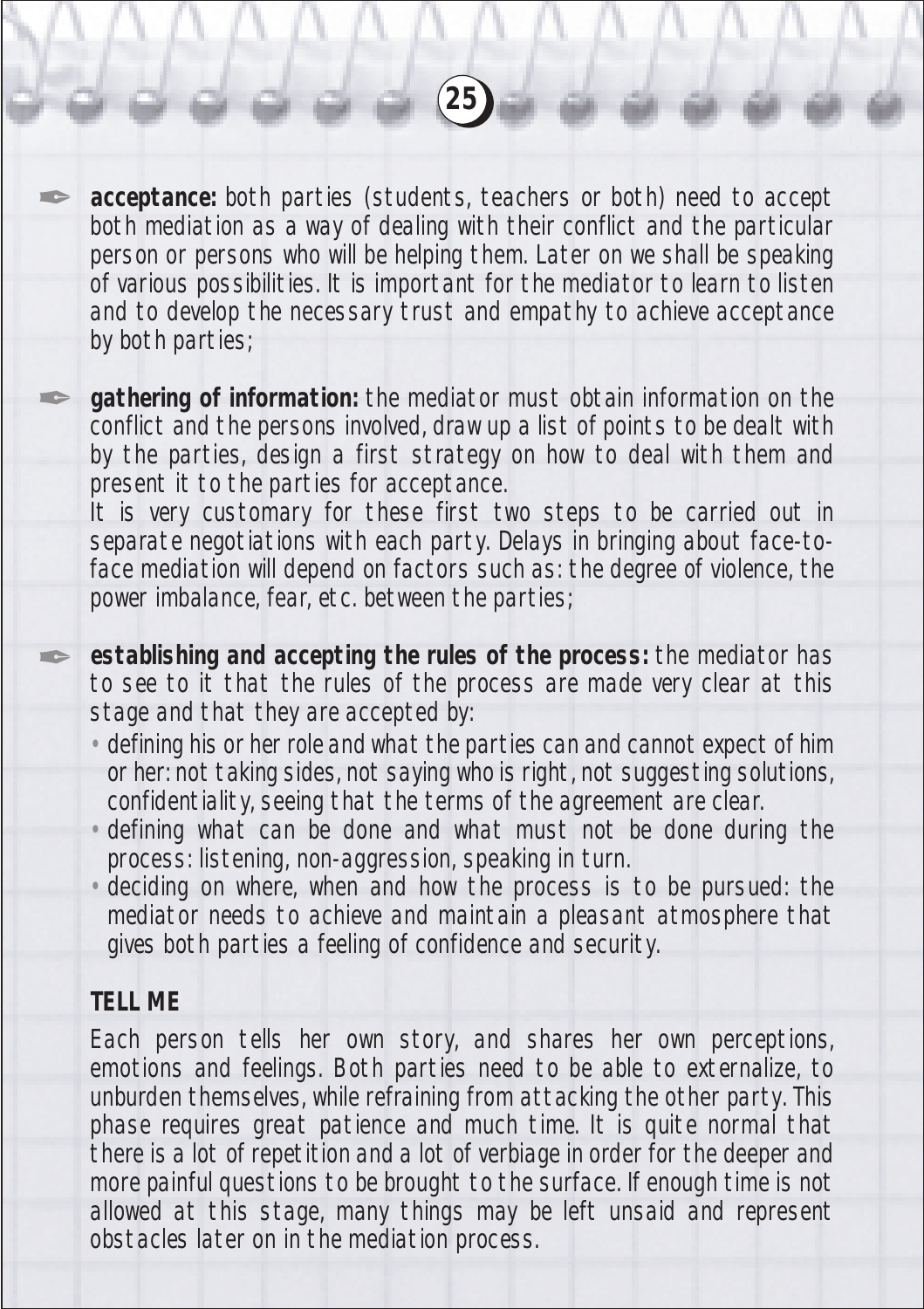The main objective is to have the parties listen to each other, exchange information, externalize their feelings and bring out points of agreement and disagreement. During this phase, the mediator is mainly concerned with ensuring that the parties keep talking and understand what is being said while ensuring relations of mutual respect between them.

**26**

## **WHERE ARE WE?**

In this phase, we try to move from each person's story - as expressed in the previous phase - to the construction of **our** story. There is not yet any idea of proposing solutions, but only of reaching a common analysis of the nub of the conflict and the underlying problems, which points the way to a common agenda outlining the matters to be dealt with and resolved. From this moment on, we cease to speak of the past and move on, laying the groundwork for the future. In this phase, it is important to set aside negotiating positions and to refocus on needs and interests. In doing so, it may be helpful to ask ourselves what lies behind the positions defended by the parties. Re-formulations may also be a valuable tool for the mediator.

## **ORGANIZING**

This is the time for developing creativity and seeking and proposing solutions to the problems that will satisfy both parties' needs. These solutions need to come from the parties; the decision is in their hands. The mediator helps them to develop their creativity (through brainstorming or other creativity-stimulating techniques) and takes care to note down all proposals so that none are left aside. In order to develop creativity and prevent the parties from sticking to their guns, we will remember that at this stage proposals are being made, not decisions.

## **THE AGREEMENT**

In this phase, the main objective will be to reach an agreement that satisfies both parties to a great extent (though it does not have to be exactly the same extent) and is realistic. The mediator's function is to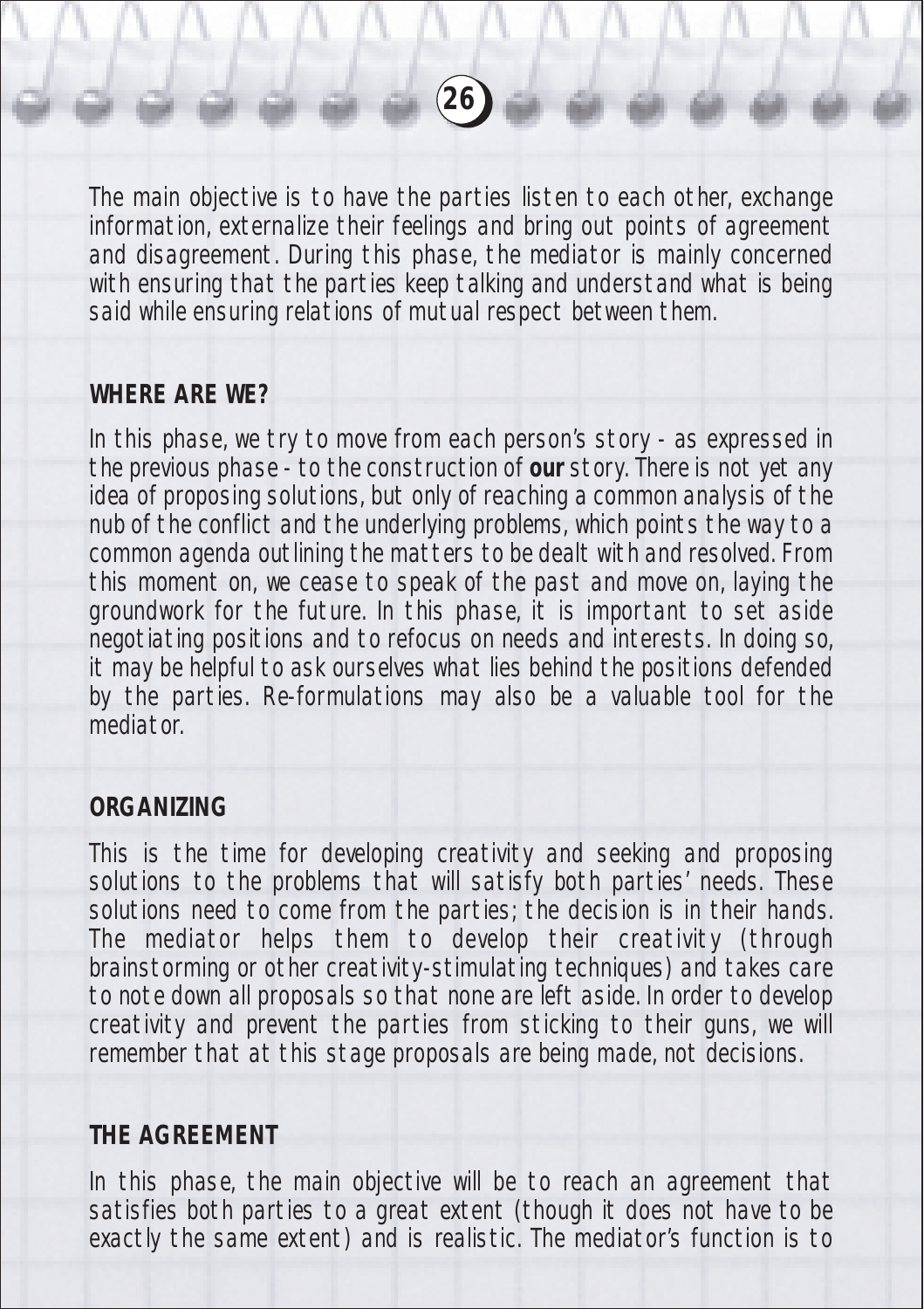ensure that the agreement does meet these conditions and that both parties understand it in the same way and are satisfied. It should not be forgotten that all practical aspects and concrete responsibilities that are required for compliance with the agreement need to be spelled out (who, how, when, etc.).

**27**

## **VERIFICATION AND ASSESSMENT OF AGREEMENTS**

The greater the scope of the conflict being mediated, the more important it will be to include a mechanism and deadlines for verification of the agreements and undertakings arrived at. Again, it should not be forgotten that we are not simply trying to resolve conflicts, we are educating ourselves. Therefore, assessment is important, particularly for the person or team playing the mediation role. This will enable us to learn from our successes and failures, both in the process and in our own role.

#### **Educational spaces for mediation**

**SERVICE** 

✒

In applying mediation in the educational environment, we might speak of different procedures, which can be divided in two different ways: by the way the mediation is carried out or by who acts as mediator.

With respect to the **way**, we can speak of two kinds of implementation, which are not incompatible but which can in fact reinforce each other:

what we might call **spontaneous** or **informal mediation:** in this model, to the extent that everyone at the school or centre has been trained in mediation, whenever there is a conflict that the parties feel they are not able to resolve on their own, they ask a third party to help - directly and by mutual agreement.

**formal or institutionalized mediation** or **mediation teams:** here, mediation teams are formed within the school or centre and work in a particular place, known to everyone, so that everyone can make use of their services. These teams must have representation from all the stakeholders: teaching staff, student body and even non-teaching staff and parents. It would be useful for their membership to be on a rotating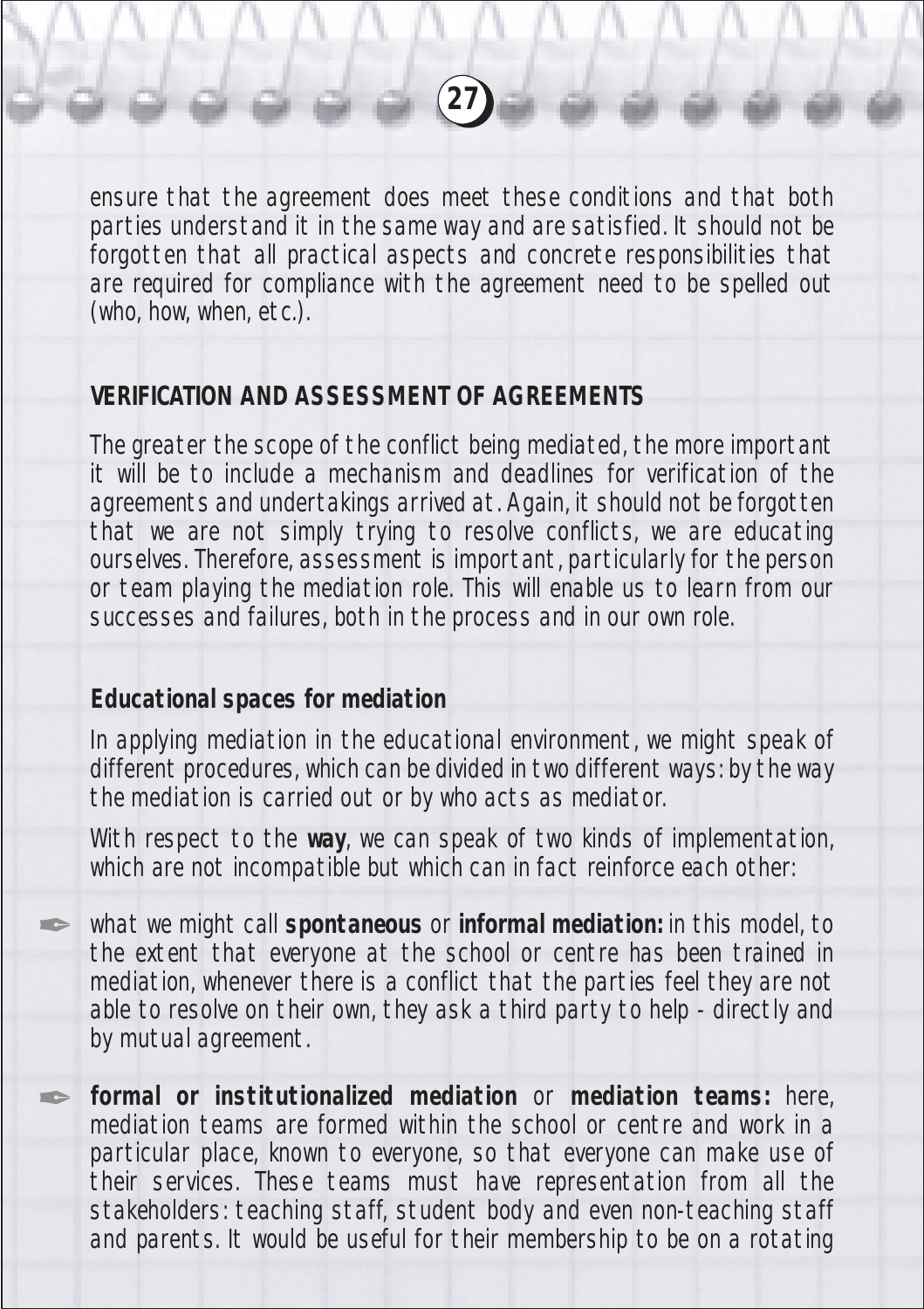basis, both to avoid the creation of new power structures and to increase their educational value. Those who have acted as mediators in the past will be inclined to facilitate the mediator's work, when they themselves are parties to a mediated conflict.

**28**

These two approaches can go together and reinforce each other. The first may be better suited to an everyday routine conflict, while the second could be reserved for conflicts of greater scope, whether because of the stakes involved or the participants.

The division suggested above is mainly concerned with the way or context in which mediation occurs. However, we can also speak of the division according to **who** does the mediation; this is, in fact, the more usual distinction.

**peer mediation:** the mediator is from the same group as the parties to the conflict. When conflict resolution programmes are first put in place, this may be a difficult formula to adopt. However, we believe that we should be aiming for this type of mediation, even in its informal version, since it will give people first-hand experience of a way of dealing with conflicts in their daily lives.

✒

✒

**adult mediation:** conflicts are mediated by the teaching staff. Those concerned may be only the tutors, but it will be easier and more consistent to have the entire teaching staff take on this responsibility.

Student training can take place in a number of spaces. One option would be to have specific courses by volunteers, which in the case of the bachelor's degree could involve the teaching staff and the student body. Another option is training during tutorials. In the case of secondary school, another option may be variable credits.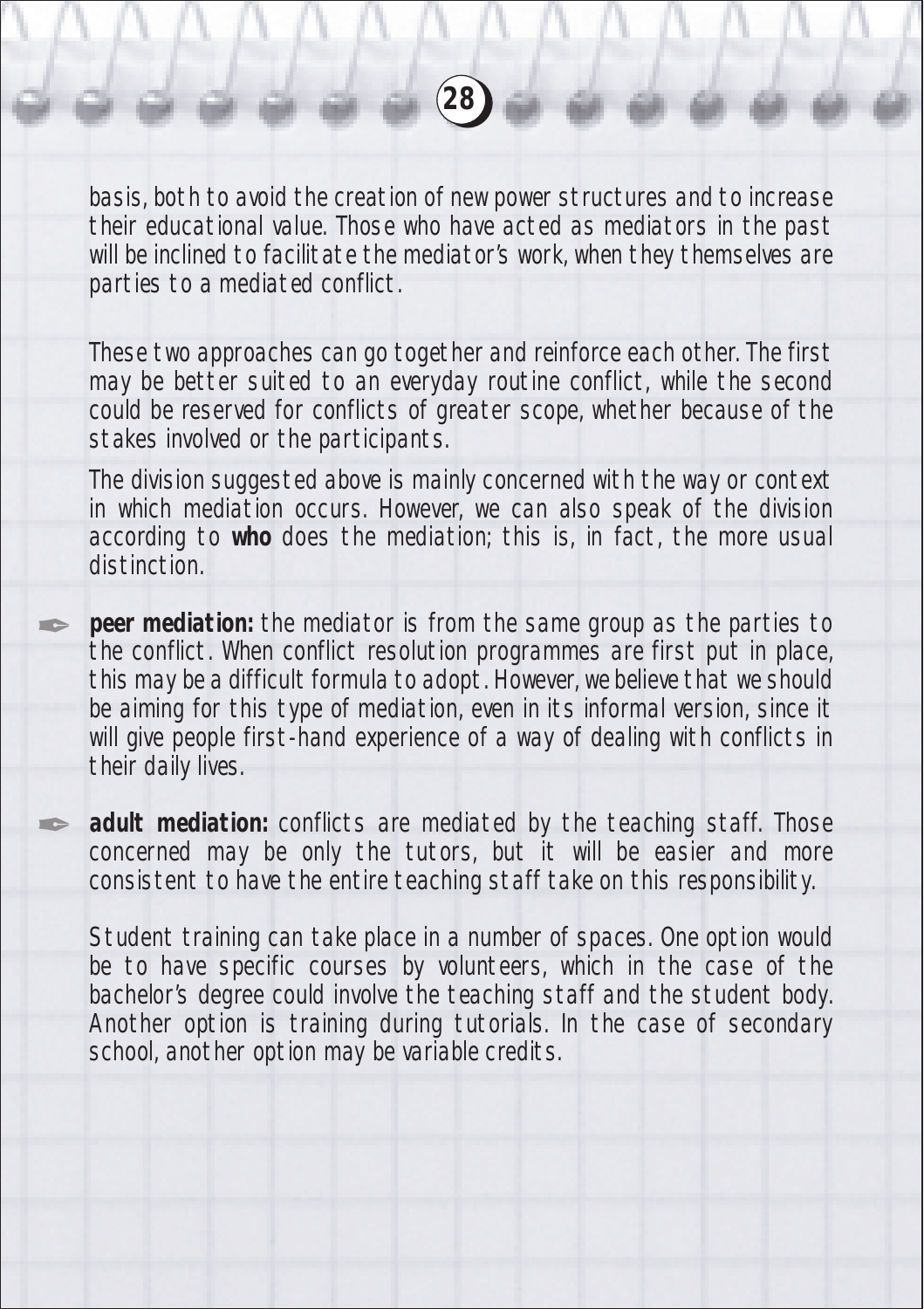# **RESOURCES: BIBLIOGRAPHY AND WEBSITES**

**29**

#### **Paco Cascón Soriano**

## **Bibliography:**

- 1. EDUPAZ COLLECTION:
	- Educar para la Paz: una propuesta posible [Educating for Peace, a Possible Proposal]. **Seminario de Educación para la Paz de la APDH**
	- La alternativa del juego I [Games Alternative I]. **Paco Cascón and Carlos M. Beristain.**
	- La alternativa del juego II [Games Alternative II]. **Seminario de Educación para la Paz de la APDH**
	- U.D. Sistema sexo-género [Sex/Gender System Teaching Unit]. **Seminario de Educación para la Paz de la APDH**
	- U.D. Derechos Humanos [Human Rights Teaching Unit]. **Seminario de Educación para la Paz de la APDH**
	- Manos cooperativas [Co-operative Hands]. **Seminario de Educación para la Paz de la APDH**
	- Video: "A Class Divided". **Yale University**
	- Tercermundopoly [Thirdworldopoly]. **Berne Declaration**
	- Vivamos la diversidad [Living with Diversity]. **Visquem la diversitat**
	- Guía para el consumo crítico [Guide to Critical Consumption]. **Sodepau**
	- El abecé de la paz y los conflictos. Educar para la Paz [An ABC of Peace and Conflict. Educating for Peace]. **John Paul Lederach**
	- Aprendiendo a resolver conflictos [A Manual on Non-violence and Children]. **Stephanie Judson Los Libros de la Catarata, Madrid, http://www.sedupaz.org**
- 2. MONOGRAPH "EDUCAR EN EL CONFLICTO" [Educating in Conflict]. Cuadernos de Pedagogía, January 2001. **Anna Bastida, Paco Cascón and Rafael Grasa**. **Los Libros de la Catarata, Madrid, 2000.**
- 3. HAZAÑAS BÉLICAS [Feats of Arms]. **Anna Bastida, Paco Cascón and Rafael Grasa. Ed. Octahedra-Intermón, Barcelona, 1999.**
- 4. EDUCAR PARA LA PAZ Y EL CONFLICTO [Educating for Peace and Conflict]. Biblioteca básica del profesorado. **Paco Cascón (co-ord.), Ed. CISSPRAXIS, Barcelona, 2000.**
- 5. RESOLUCIÓN NOVIOLENTA DE LOS CONFLICTOS [Non-Violent Conflict Resolution]. **Paco Cascón and Greta Papadimitriou. El Perro sin Mecate, Mexico City, 2000.**
- 6.EDUCAR PARA LA PAZ **Su teoría y su práctica** [Educating for Peace, Theory and Practice]. Jares, X. Ed. Popular, Madrid, 2000
- 7. MEDIACIÓN ESCOLAR. **Propuestas, reflexiones y experiencias** [School Mediation: Proposals, Reflections and Experiments] **Brandoni, F. (ed.) Paidós, Buenos Aires, 1999, 300 pages**
- 8. CÓMO DAR RESPUESTA A LOS CONFLICTOS. **La disciplina en la enseñanza secundaria** [How to Respond to Conflicts - Discipline in Secondary Teaching]. **Casamayor, G. (comp.) Ed. GraÛ, Barcelona, 1998, 159 pages**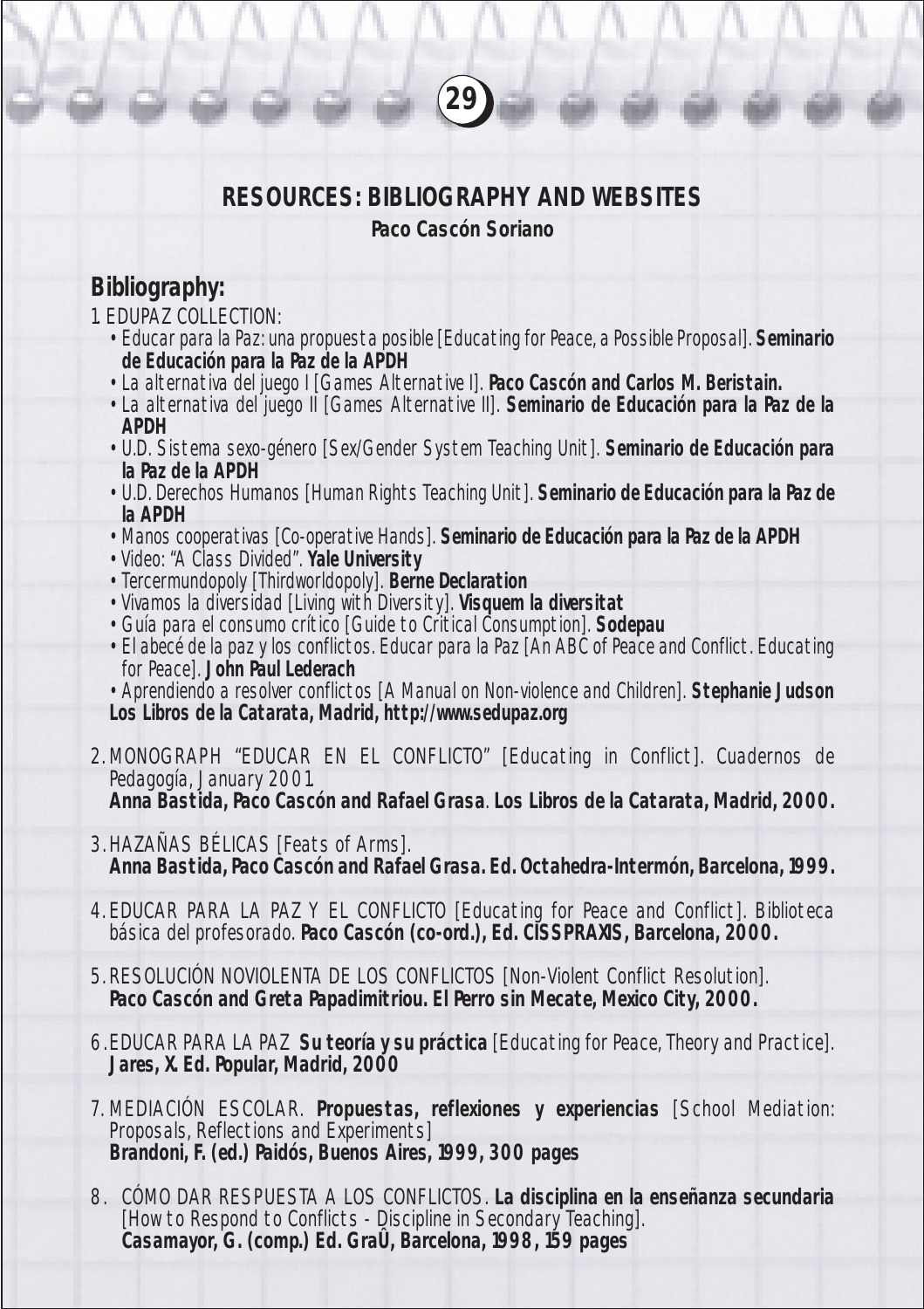9. TÚ GANAS, YO GANO. **Cómo resolver los conflictos creativamente y disfrutar con las soluciones. Cornelius, H. and Faire, S. Ed. Gaia Ediciones, Madrid, 1995, 214 pages** English version: Everyone Can Win: How to Resolve Conflict. Simon & Schuster Australia

**30**

- 10. RESOLUCIÓN DE CONFLICTOS EN LAS ESCUELAS. **Manual para educadores. Girard, K. and Koch, S. Ediciones Granica, Barcelona, 1997, 331 pages.** English version: Conflict Resolution in the Schools: A Manual for Educators. Jossey-Bass Education Series
- 11. APRENDIENDO A RESOLVER CONFLICTOS. **Manual de Educación para la Paz y la Noviolencia. Judson, S. (ed.) Los Libros de la Catarata, Colección Edupaz n° 8, Madrid, 2.000, 275 pages.** English version: A Manual on Non-violence and Children
- 12. MEDIACIÓN EN LA ESCUELA. **Resolución de conflictos en el ámbito educativo** [School Mediation. Conflict Resolution in the Educational Sphere]. **Rozenblum de Horowitz, S. Editorial AIQUE, Buenos Aires, 1998, 320 pages**
- 13. MEDIACIÓN DE CONFLICTOS EN INSTITUCIONES EDUCATIVAS. **Manual para la formación de mediadores** [Conflict Mediation in Educational Institutions]. **Torrego Seijoo, J.C. (coordinator) Ed. Narcea, Madrid, 2000, 244 pages**
- 14. LA RESOLUCIÓN DE CONFLICTOS EN EL AULA **Porro**, **B. Paidós, Buenos Aires, 1999, 201 pp.** English version: Talk It Out: Conflict Resolution in the Elementary Classroom. Assn for Supervision & Curriculum Development
- 15. CRECER SIN PELEAS. **Cómo enseñar a los niños a resolver conflictos con inteligencia emocional. Crary, E. Ed. RBA, Los Libros de Integral, Barcelona, 1998, 192 pages** English version: I'm Mad (Dealing With Feelings) (Parenting Pr)
- 16. CÓMO REDUCIR LA VIOLENCIA EN LAS ESCUELAS. **Johnson, D. and Johnson, R. Ed. Paidós, Col. Paidós Educador, Buenos Aires, 1999, 161 pages** English version: Reducing School Violence through Conflict Resolution. (Assn for Supervision & Curriculum Development).
- 17. EL APRENDIZAJE COOPERATIVO EN EL AULA **Johnson, D., Johnson, R. and Holubec, E. Ed. Paidós, Col. Paidós Educador, Buenos Aires, 1999, 146 pages** English version: Co-operative Learning in the Classroom. (Assn for Supervision & Curriculum Development).
- 18. Handbook of Conflict Resolution Education: A Guide to Building Quality Programs in Schools by **Richard J. Bodine, Donna K. Crawford.** (Jossey Bass Education Series)
- 19. Ready-To-Use Conflict Resolution Activities for Secondary Students by **Ruth Perlstein**, **Gloria Thrall.** (Center for Applied Research in Education)
- 20. Students Resolving Conflict: Peer Mediation in Schools by **Richard Cohen.** (Goodyear Pub Co)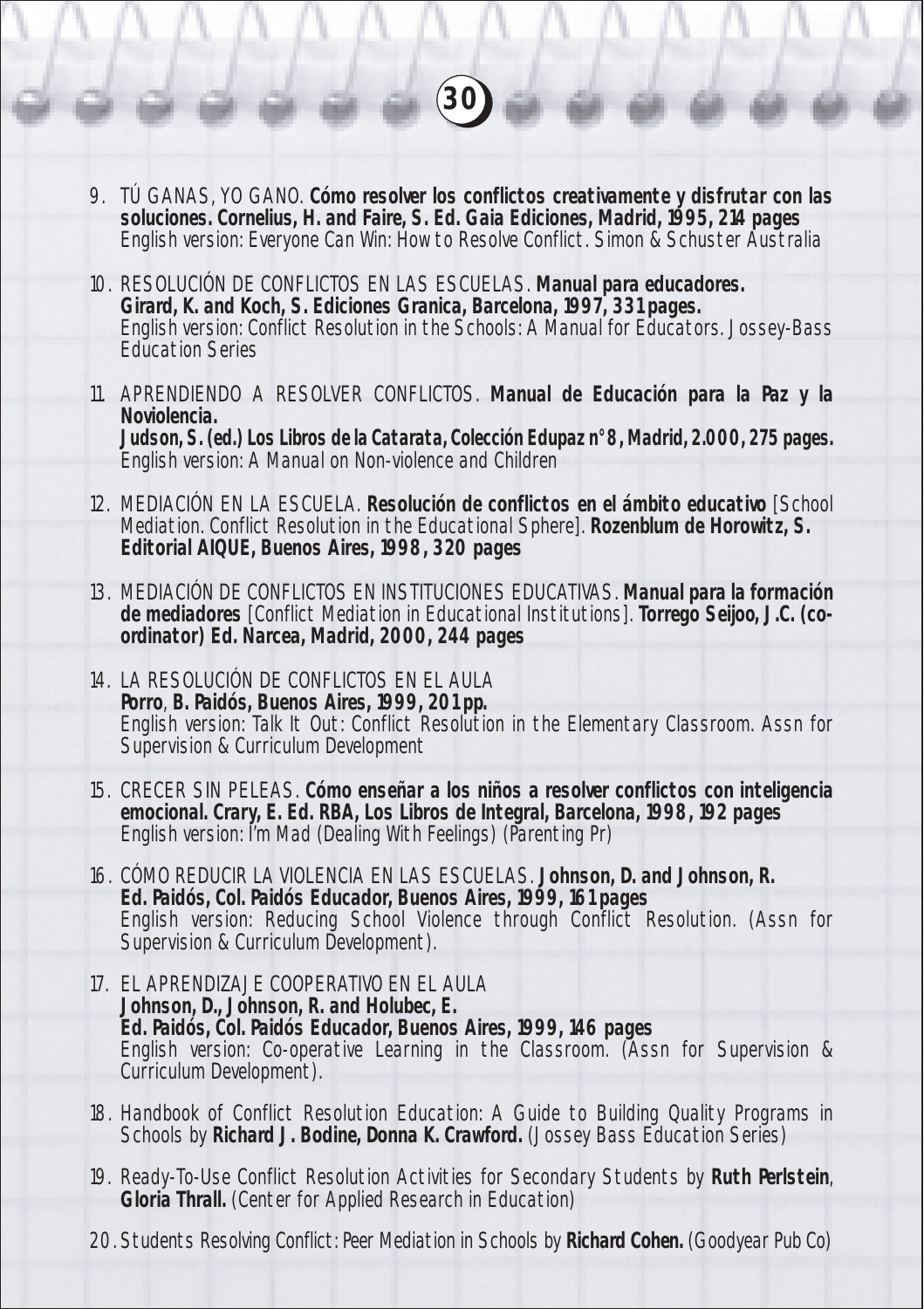21. Peer Mediation: Conflict Resolution in Schools: Student Manual by **Fred Schrumpf.** (Research Press)

**31**

- 22. Ready-To-Use Conflict-Resolution Activities for Elementary Students: Over 100 Step-By-Step Lessons and Illustrated Activities by **Beth Teolis.** (Center for Applied Research in Education)
- 23. Creative Conflict Resolution: More Than 200 Activities for Keeping Peace in the Classroom by **William J. Kreidler.** (Good Year Education Series)

#### **WEB PAGES:**

#### **Spanish-language pages:**

- 1. Edualter: Red de Recursos Educativos de Educación para la Paz, el Desarrollo y la Interculturalidad: base de datos. http://www.pangea.org/edualter
- 2. Educa en la Red: Recursos educativos de educación para el desarrollo. http://www.fuhem.es/CIP/EDUCA
- 3. SEP: Seminario Gallego de Educación para la Paz. http://www.sgep.org
- 4. Sedupaz: Seminario de Educación para la Paz de la Asociación Pro-Derechos Humanos. http://www.pangea.org/sedupaz
- 5. IEARN. http://www.pangea.org/iearn
- 6. EIP: Asociación Mundial "Escuela instrumento de Paz". http://www.eip-cifedhop.org
- 7. Intermediación http://www.inter-mediacion.com
- 8. Gernika Gogoratuz http://www.sarenet.es/gernikag/
- 9. Luis Dallanegra Pedraza http://www.mundolatino.org/i/politica/negointe.htm

#### **English-language pages:**

- 10. IPRA: International Peace Research Association. http://www.copri.dk/ipra/ipra.html
- 11. People for Peace Project: http://www.people4peace.com/
- 12. Conflict Resolution Center International Inc. (CRCII) http://www.ConflictRes.org
- 13. People for Peace Conflict Resolution Center http://members.aol.com/pforpeace/cr/
- 14. Resolving Conflict Creatively Program (Educators for Social Responsibility) http://www.esrnational.org/about-rccp.html
- 15. Dimo Yagcioglu's Page. http://www.geocities.com/Athens/8945
- 16. Cooperative Learning Conflict Resolution Center http://www.clcrc.com/
- 17. Interaction for Conflict Resolution http://www.nicr.ca/
- 18. National Institute of Dispute Resolution (NIDR and CREnet) http://www.crenet.org
- 19. National Center for Conflict Resolution Education http://www.nccre.org/
- 20. International Center for Cooperation and Conflict Resolution http://www.tc.columbia.edu/~academic/icccr/
- 21. Mediation and Conflict Resolution. http://www.mennonitecc.ca/mcc/programs/mediation.html
- 22. www.peaceculture.org is worth visiting. Lots of documents and articles on the history of war and peace and UNESCO and AT actions.
- 23. http://www.gn.apc.org/peacenews: news on peace.
- 24. http://www.san.beck.org/NAH1-Nonviolence.html/: about a handbook for non-violence.
- 25. http://www.nonviolence.org/links.htm: links related to non-violence.

#### **French-language pages:**

26. Université de Paix (Namur, Belgium) http://www.universitedepaix.org/